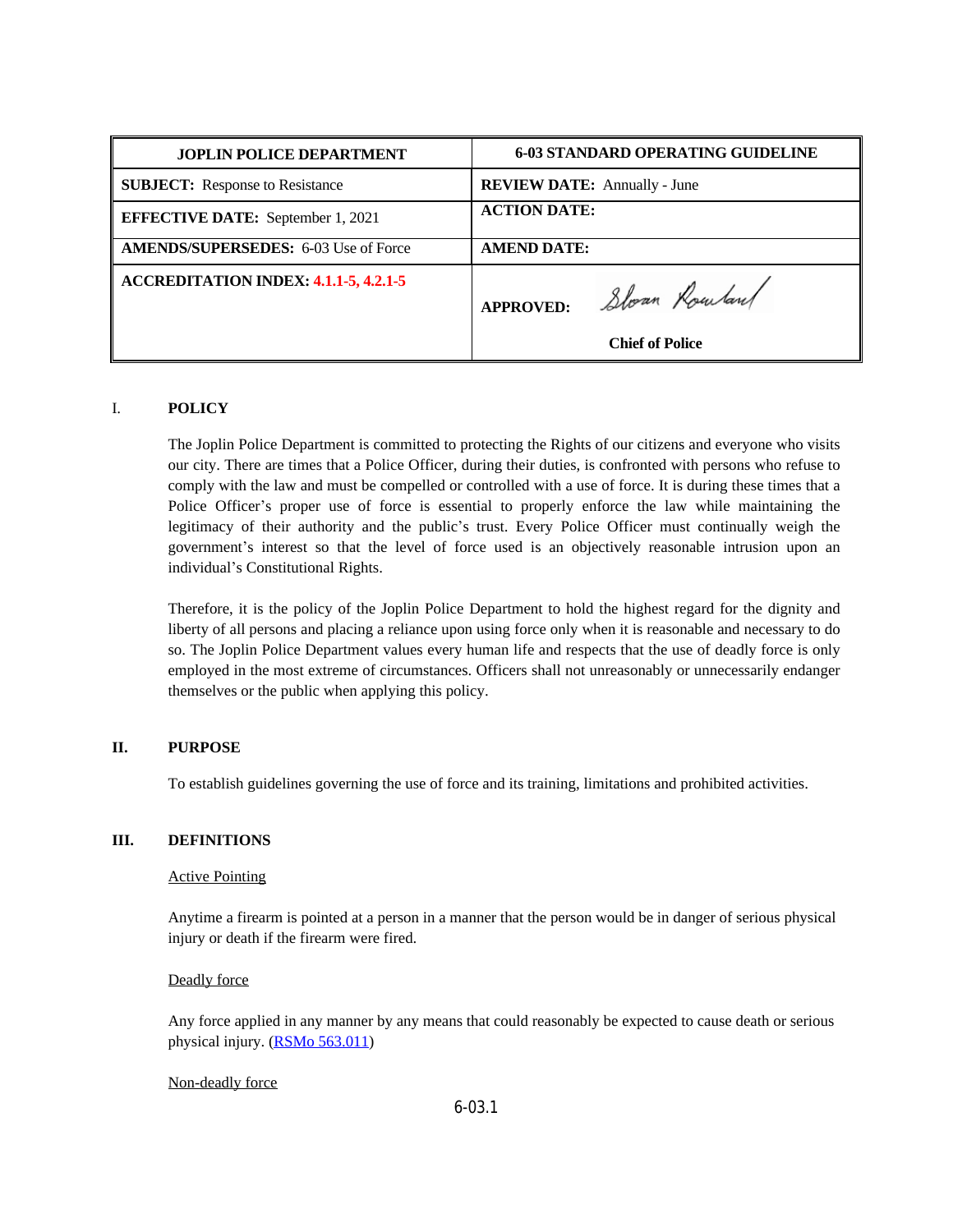Force employed which is neither likely nor intended to cause death or serious physical injury.

#### **Firearms**

Any weapon from which a projectile is forcibly ejected by an explosive.

#### Reasonable belief

When facts or circumstances the officer knows, or should know, are such as to cause an ordinary and prudent person to act or think reasonably in a similar way under similar circumstances.

#### Serious physical injury

Bodily injury which creates a substantial risk of death or which is likely to cause serious permanent disfigurement or loss, or extended impairment of the function of anybody member or organ.

#### Objectively Reasonable Force

The "reasonableness" of a use of force must be judged from the perspective of a reasonable officer on the scene, rather than with the 20/20 vision of hindsight. The calculus of reasonableness must embody allowance for the fact that police officers are often forced to make split-second judgments - in circumstances that are tense, uncertain, and rapidly evolving - about the amount of force that is necessary in a particular situation. The question is whether the officers' actions are "objectively reasonable" in light of the facts and circumstances confronting them, without regard to their underlying intent or motivation. Because "the test of reasonableness under the Fourth Amendment is not capable of precise definition or mechanical application," however, its proper application requires careful attention to the facts and circumstances of each particular case, including the severity of the crime at issue, whether the suspect poses an immediate threat to the safety of the officers or others, and whether he is actively resisting arrest or attempting to evade arrest by flight.

## Resistance Indicators

Verbal and non-verbal indications that a subject is going to resist the lawful orders of police officers. Examples of these indicators are subjects verbally expressing to the officer they will not comply or nonverbal indications such as clinched fists, bladed stance, or target glances for attack or escape.

#### **Restraints**

Devices used to limit a person's ability to move to maintain the safety and security of all involved. Examples of commonly used restraints would be handcuffs and leg shackles.

## Force Options

Tools and/or tactics that allow an officer to deal with a wide range of rapidly evolving, tense and uncertain circumstances involving the arrest of a subject or in defense of themselves or others.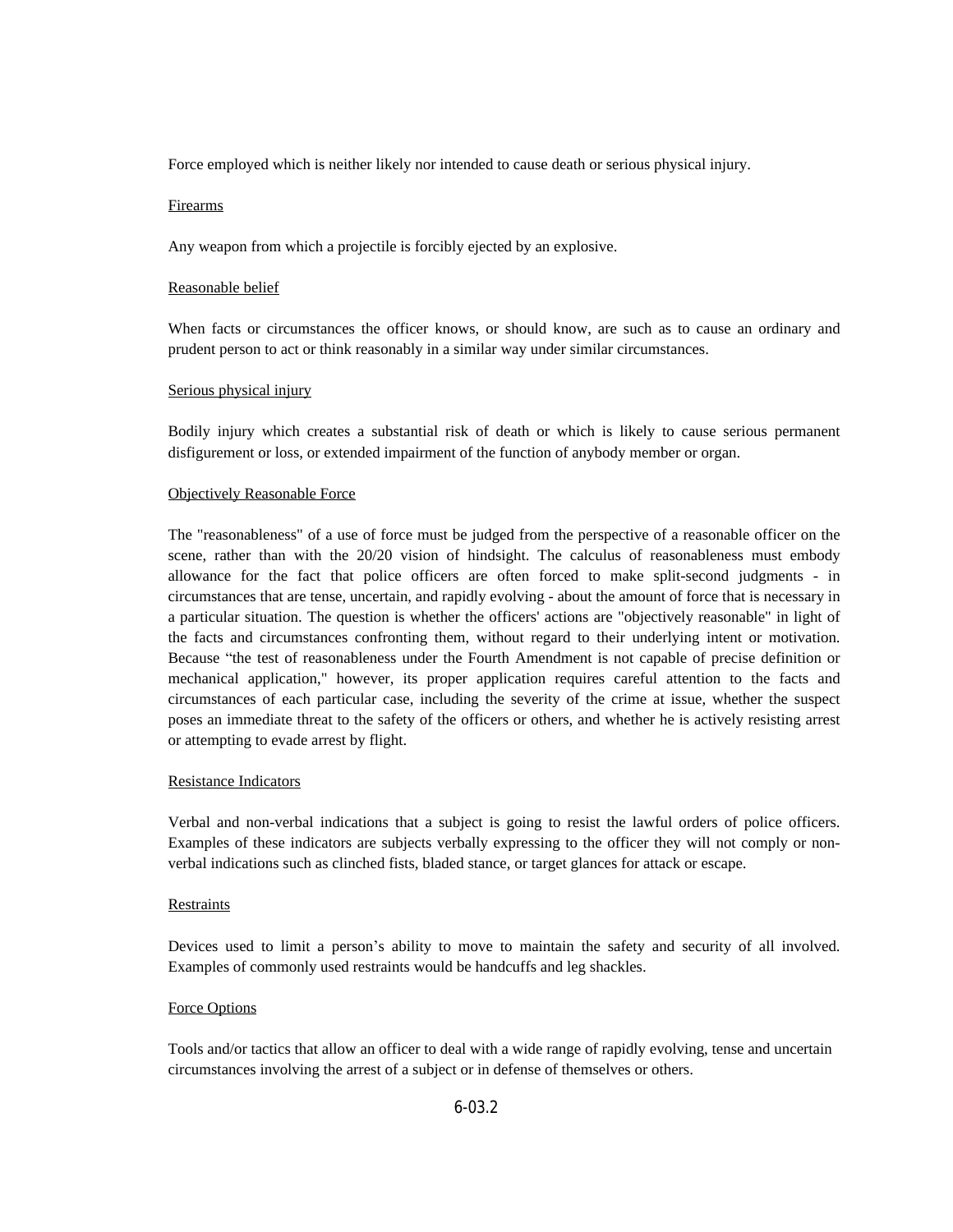#### **IV. TRAINING**

Due to the importance of this policy, each commissioned police officer will be issued a copy and receive annual instructional training concerning its contents. All future members of this Department will also be issued a copy of this policy and receive identical instruction on its contents before being allowed to carry a firearm. Policy familiarization will be conducted annually, and the policy will be reviewed and updated as necessary.

The department trains officers in Threat Recognition and Force Response Options, which recognizes use of force events presented to officers, that are dynamic, rapidly evolving and rarely linear in nature. Most resistance is Non-Compliance, Psychological Intimidation, Passive, Active or Escape Resistance. Officers are taught a preemptive response to Threat Indicators that correlate with lower levels of force applications. In addition to lower level force applications, a preemptive response to Threat Indicators reduces the likelihood of Active Aggression and Deadly Force Threat events. Following the application of any method of force, once the situation is contained, medical attention shall be provided or obtained for any individual requesting medical attention, or if deemed necessary by the officer.

#### **V. DETERMINING OBJECTIVELY REASONABLE FORCE**

Under the Fourth Amendment of the United States Constitution a Police Officer may only use such force as is "objectively reasonable" under all the circumstances. The standard that courts will use to examine whether a use of force is constitutional was first set forth in Graham v. Connor, 490 U.S. 386 (1989) and expanded by subsequent court cases. The "reasonableness" of a particular use of force must be judged from the perspective of a reasonable officer on the scene, rather than with the 20/20 vision of hindsight. The calculus of reasonableness must embody allowance for the fact that police officers are often forced to make split-second judgments - in circumstances that are tense, uncertain, and rapidly evolving - about the amount of force that is necessary in a particular situation.

The reasonableness inquiry in reviewing use of force is objective: The question is whether the officers' actions are "objectively reasonable" considering the facts and circumstances confronting them, without regard to their underlying intent or motivation. So, "the test of reasonableness under the Fourth Amendment is not capable of precise definition or mechanical application," however, its proper application requires careful attention to the facts and circumstances of each case. The officer's perception may be a consideration, but other objective factors will determine the reasonableness of force. These factors may include but are not limited to:

- 1. The severity of the crime(s) at issue;
- 2. Whether the subject poses an immediate threat to the safety of the officer(s) or others;
- 3. Whether the subject is actively resisting arrest or attempting to evade arrest by flight;
- 4. The influence of drugs/alcohol or the mental capacity of the subject;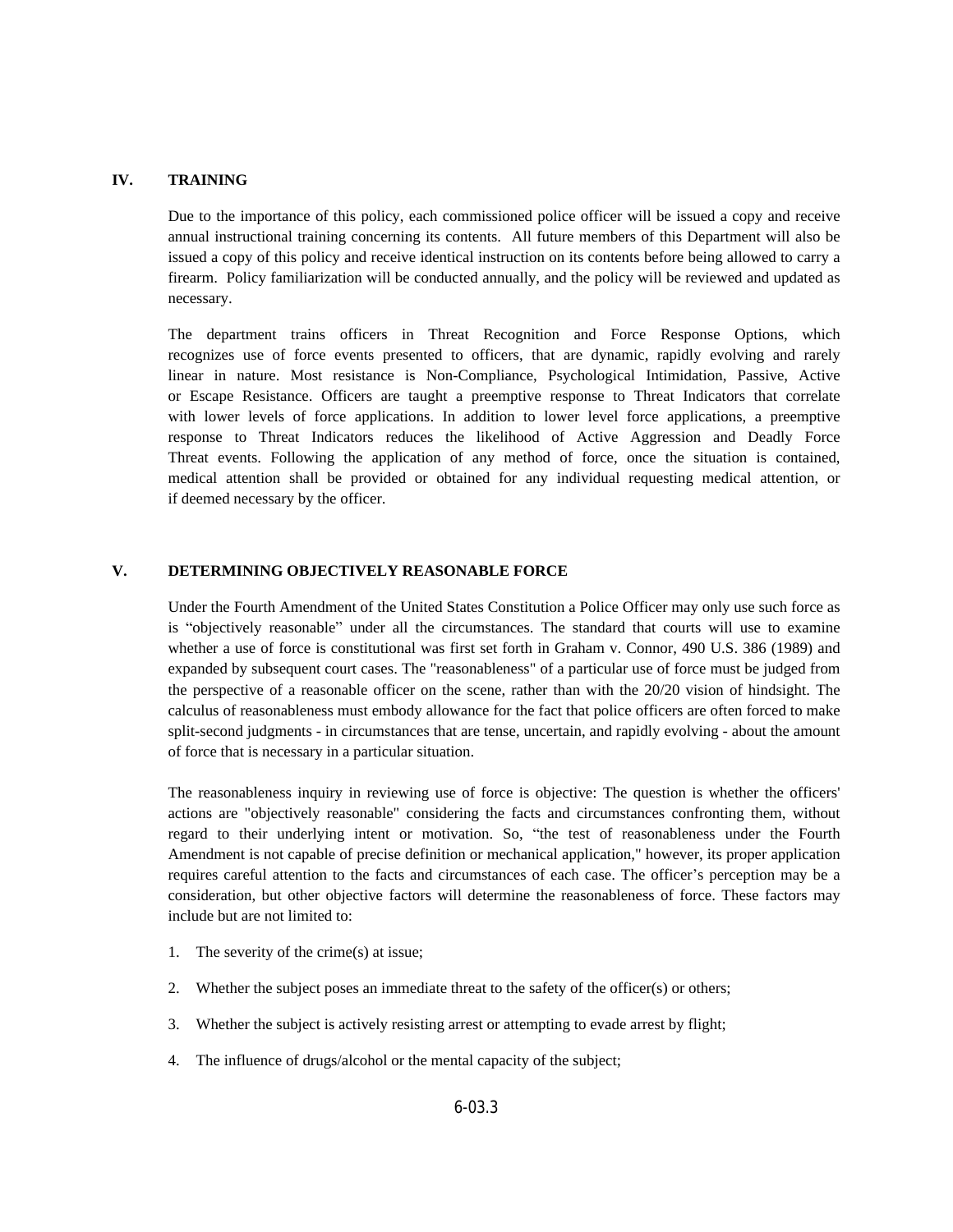- 5. The availability of time, distance, and cover;
- 6. The availability of officers/resources to de-escalate the situation;
- 7. The proximity or access of weapons to the subject;
- 8. Environmental factors;
- 9. Other exigent circumstances that may include but are not limited to:
	- a. Officer vs Subject's Age, Size, Strength, State of Health
	- b. Officer vs. Subject's Fitness Level
	- c. Officer vs. Subject's Skill Level
	- d. Officer's Ability to Disengage
	- e. Control Attempt vs. Self Defense

The officer will use a level of force that is necessary and within the range of "objectively reasonable" options. When use of force is needed, officers will assess each incident to determine, based on policy, training and experience, which use of force option will de-escalate the situation and bring it under control in a safe and prudent manner. Reasonable and sound judgment will dictate the force option to be employed. Therefore, the department examines all uses of force from an objective standard rather than a subjective standard. Facts or circumstances unknown to the officer when force was used shall not be considered in later determining whether the force was justified.

#### **VI. APPLICATION OF FORCE**

Except for deadly force, the application of any degree of force is justified only when the officer reasonably believes that it is necessary:

- 1. To protect themselves;
- 2. To protect others;
- 3. To affect a lawful detention;
- 4. To affect a lawful arrest;
- 5. To prevent an escape from custody;
- 6. To disperse persons participating in an unlawful assembly;
- 7. To conduct a lawful search.

#### The use of force may also be justified when: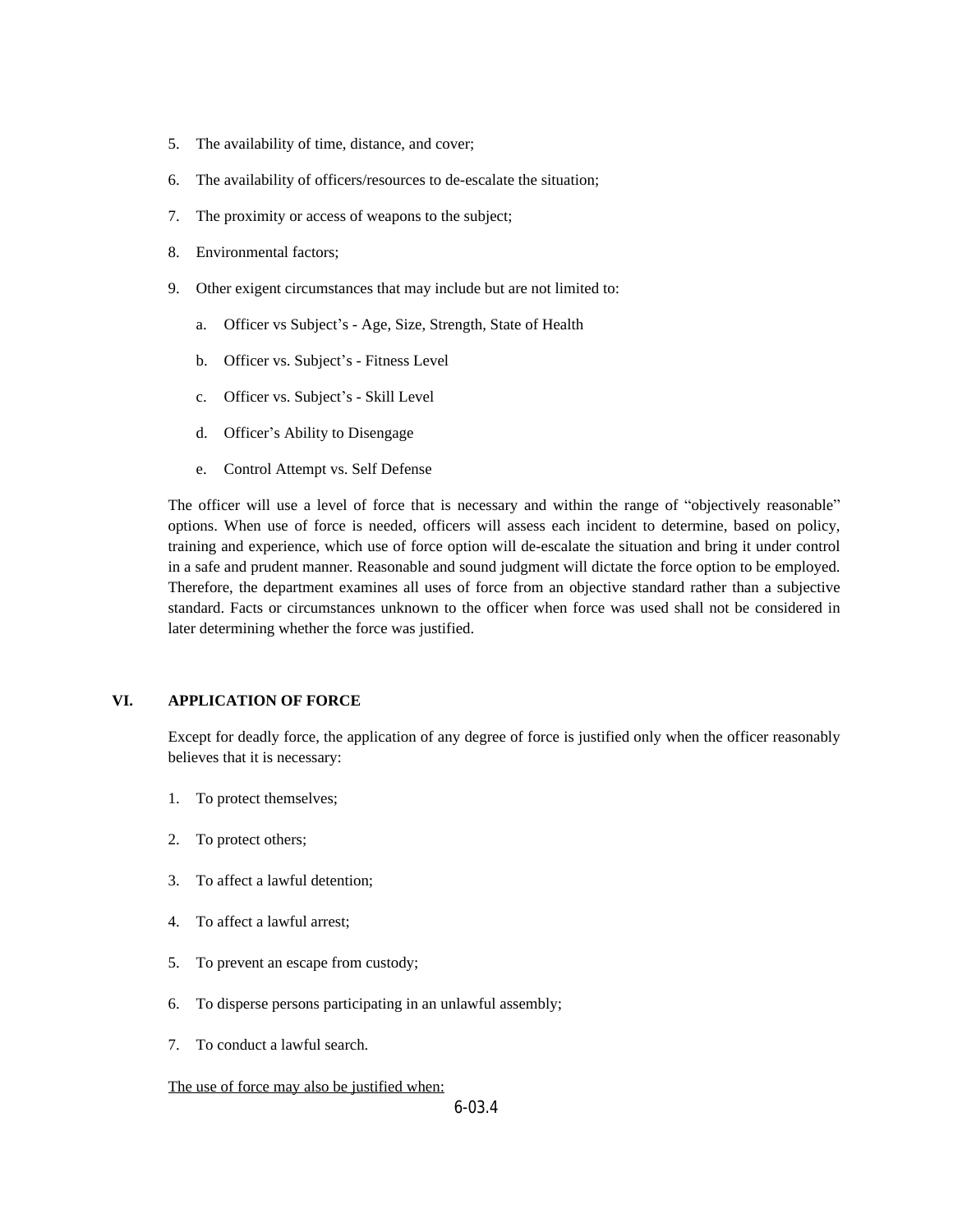- 1. Requested by a parent, guardian or other person entrusted with the care and supervision of a minor or incompetent person; or
- 2. Requested by a teacher or other person entrusted with the care and supervision of a minor for special purpose; and
	- a. The officer reasonably believes the force required is necessary to promote the welfare of the minor or incompetent person, or, if the officer is responding to a request from the person responsible for the minor is for special purposes, to further that special purpose or to maintain reasonable discipline in a school, class or other group; and
	- b. The force used is not designed to cause or believed to create a substantial risk of causing death, serious physical injury, disfigurement, extreme pain or extreme emotional distress.
- 3. Requested by a physician or a person assisting at his/her direction; and
	- **a.** The force is used to administer a medically acceptable form of treatment which the officer reasonably believes will promote the physical or mental health of the patient.

## **VII. LEVELS OF RESISTANCE**

A Police Officer need not retreat or desist from efforts to affect a detention, arrest, or prevent the escape from custody of a person they reasonably believe to have committed an offense because of resistance or threatened resistance of the arrestee. It is important for officers to remember that there are many reasons a suspect may be resisting arrest or may be unresponsive. The subject may not understand the gravity of the situation. Officers must consider several factors when dealing with a non-compliant subject. A subject may be noncompliant due to a medical condition, mental, physical, or hearing impairment, language barrier, drug interaction or emotional crisis, and have no criminal intent. This may not make the subject any less dangerous, but it may require a change in tactics that will be more effective while maintaining officer safety. The following are common levels of resistance Police Officers may encounter:

- 1. **Compliant** Acknowledges direction or lawful orders given by a Police Officer, and offers no resistance indicators
- 2. **Psychological Intimidation** Verbal and non-verbal resistance indicators indicative of a subject's mental or physical preparedness to resist and/or assault a Police Officer or others.
- 3. **Passive Resistance** Dead weight; no active participation, not influencing, not exerting any force (internal or otherwise)
- 4. **Active Resistance** Clinging to objects to prevent an officer from gaining control, exerting influence by physical effort or action. (i.e. using muscle tension to prevent movement, pulling away or flight)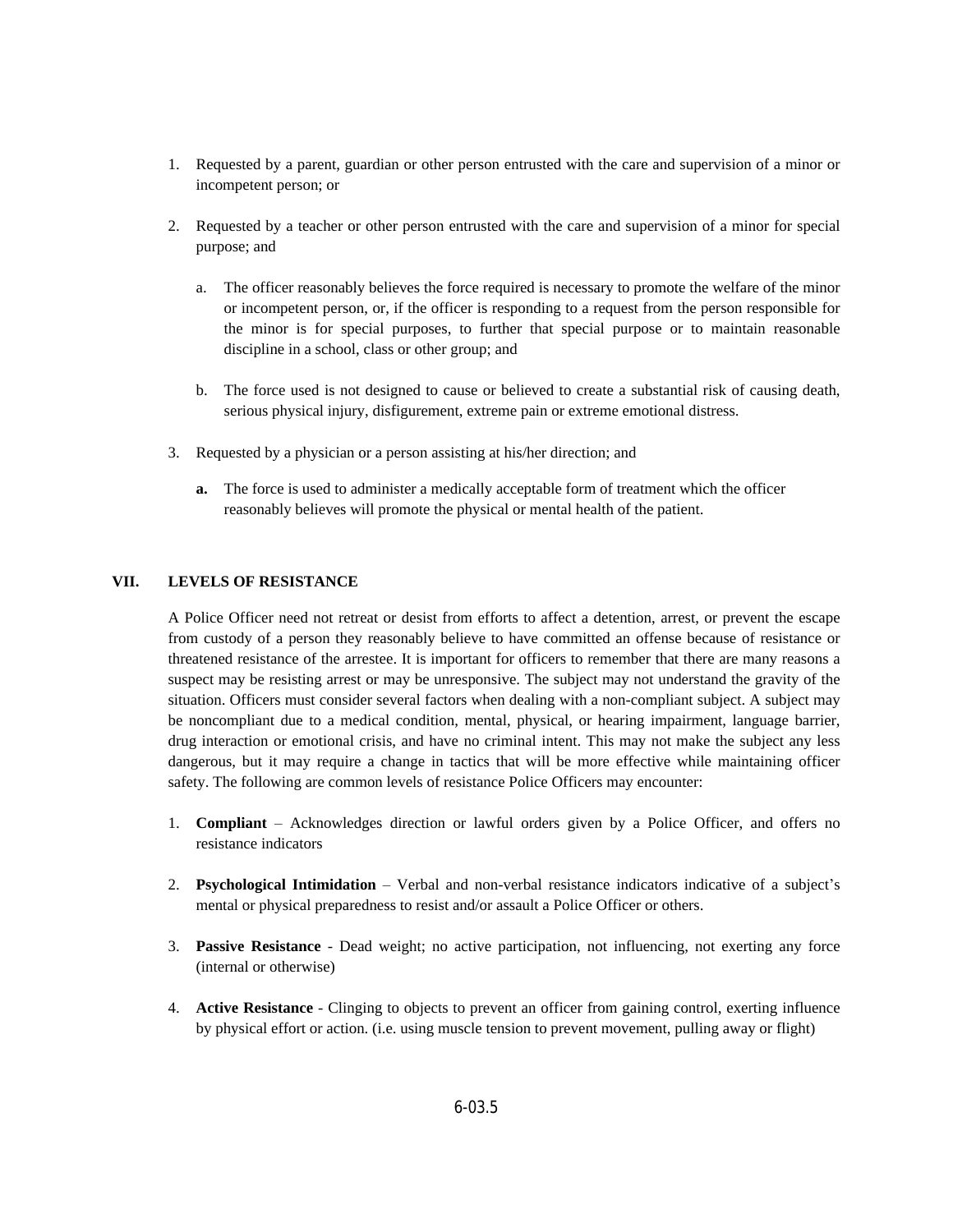- 5. **Aggressive Resistance** Displays intent to harm the officer, another person, or themselves. The aggression may manifest itself through a subject taking a fighting stance, punching, kicking, striking, attacks with weapons or other actions which present an imminent threat of physical harm to the officer or another.
- 6. **Deadly Threat** The subject's actions are likely to result in death or serious bodily harm to the officer, themselves or another, and there is an immediate need to stop the threat to preserve life. These actions may include a firearm, use of blunt or bladed weapon, and extreme physical force.

## **VIII. LEVELS OF CONTROL**

When use of force is required, officers will assess each incident to determine, based on policy, training and experience, which use of force option is believed to be appropriate for the situation and bring it under control in a safe and prudent manner. Officers must use the amount of force that is objectively reasonable to overcome resistance to take lawful police action. The level of control must be proportionate to the circumstances and the level of resistance encountered by the officers.

- A. **Low Level Force -** The level of control necessary to interact with a subject that is compliant or displaying *a threat* of Passive or Active Resistance. This level of force is not intended to and has a low probability of causing injury. Examples are handcuffing a compliant arrestee for transport to detention facility or prone a suspect out on a high-risk vehicle stop. This level of force includes the following examples, but is only limited to the reasonableness of the force used:
	- 1. Officer Presence/Appearance This reflects the officer's demeanor, attitude and the legal right to be there. The officer is on the scene and is recognized as an officer by sight or by identifying himself or herself.
	- 2. Tactical Communication Skillful communication tactics are calculated toward gaining a desired end or temporary advantage. Communication refers to the way the officer speaks to a person, which alone can manage or resolve a situation. Verbal control includes advice, persuasion, admonitions, or orders. Effective use of non-verbal communication includes volume, tone and body language such as gestures and body positioning. Tactical awareness and use of this skill set may facilitate control without having to resort to another method of force. Officers shall use verbal commands without the use of profanity, disrespectful or argumentative behavior.
	- 3. Soft Control Techniques (Empty Hand) When the subject fails to respond to verbal direction or resists in a defensive manner, the officer may seek compliance using physical means. This could include pressure compliance holds, blocking, restraining, controlling, escorting holds or controlled takedowns (no potential for injury). The object of this level of force is to gain control and enforce the suspect's compliance while minimizing the risk of injury to officers, bystanders, or the person being placed in custody.
	- 4. Control and Compliance Tools:
		- a. Restraints
		- b. Taser CEW (Display Only) No contact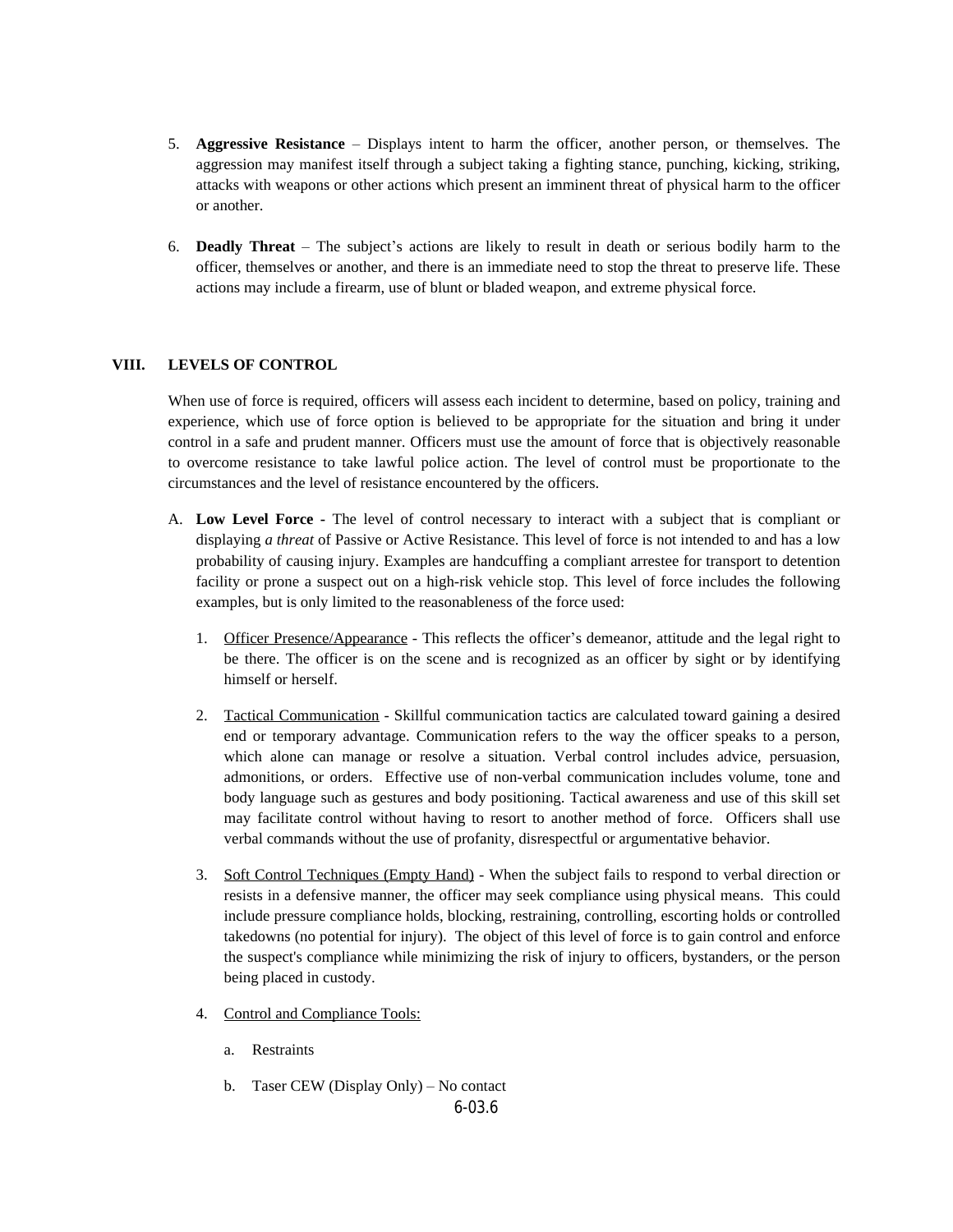- c. K9 (Presence Only) No bite
- d. Firearm (Display Only) No discharge
- B. **Intermediate Level Force -** This level directs the use of more aggressive techniques against the subject's resistance. The subject has become an aggressor and there is an imminent to immediate threat to the safety of the officer and others. Consideration has been made that lower level techniques have been exhausted or would be ineffective. This level of force includes the following examples, but is only limited to the reasonableness of the force used:
	- 1. Hard Control Techniques (Empty Hand) When the subject becomes more aggressive, the officer may seek compliance by additional physical means. The officer may employ the use of hands, fists, feet, knees, and so on in striking an adversary. This level would include strikes, kicks and takedowns (potential injury).
	- 2. Control and Compliance Tools:
		- a. Baton
		- b. Chemical Agent
		- c. Taser CEW
		- d. K9 Bite
		- e. Less Lethal Munitions (Fired at more than 7 yards)
- C. **Deadly Force** When an officer is perceiving a deadly threat against their life or the life of another, they may employ whatever means available to them to stop the threat. The objective of the use of any force is to overcome the suspect's resistance to an officer's lawful purpose. Deadly force is that degree of force, which is likely to produce death or serious bodily injury. Deadly force is not limited to the use of firearms or any other method. This level of force includes the following examples, but is only limited to the reasonableness of the force used:
	- 1. Hard Control Techniques (Empty Hand) When an officer is perceiving a deadly threat against their life or the life of another, they may employ whatever means available to them to stop the threat. This may include the use of the officer's hands, fists, feet, knees, and so on in stopping an adversary.

Application of choke holds are prohibited, except when the officer reasonably believes such holds are the only means of protecting him/herself or another person from an imminent threat of serious physical injury or death.

NOTE: Choke holds by their nature are intended to prevent a person from breathing. Not all neck grabs or manipulations should be considered choke holds.

- 2. Control and Compliance Tools:
	- a. Baton (Striking head, neck, sternum, spine, groin, or kidneys)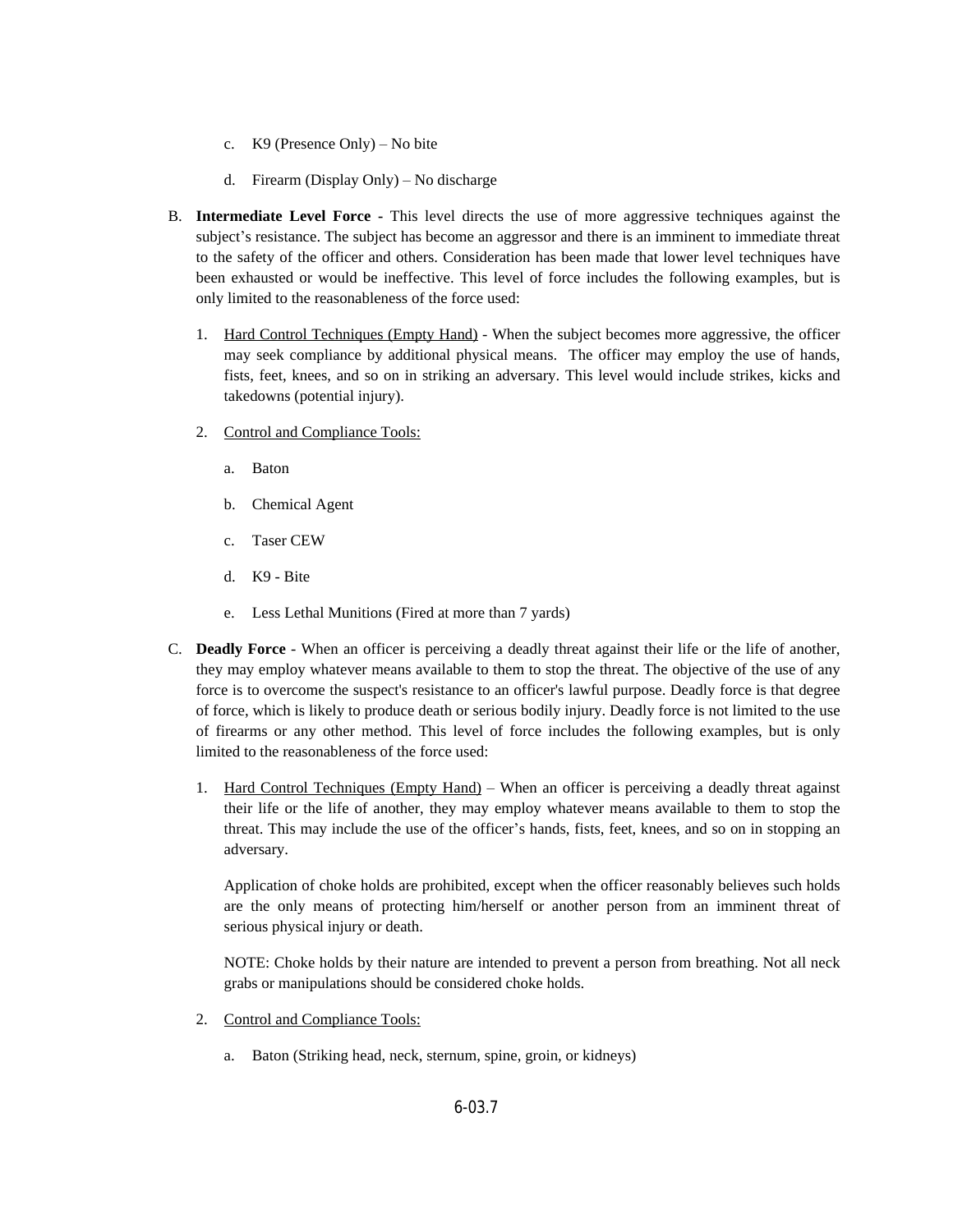- b. Less Lethal Munitions (Fired at less than 7 yards)
- 3. Firearm Shooting any firearm at a subject.

## D. **Use of Deadly Force:**

- 1. When in defense of the officer or others from what is reasonably believed to be an immediate threat of death or serious bodily harm.
- 2. To prevent the escape of a fleeing felon whom the officer has probable cause to believe will pose a significant, immediate threat to human life should escape occur. No other reasonable means of capture must be available to the officer in this case without endangering the officer's life or the life of another person.
	- a. In evaluating a "significant threat," the officer must reasonably believe that the person has either used deadly force in the commission of a crime or may inflict death or serious harm to the officer or others if apprehension is delayed.
	- b. Where feasible, officers shall identify themselves and give a warning before shooting.
- 3. The following should be considered prior to discharging a firearm at a suspect:
	- a. The direction the firearm is to be discharged.
	- b. Is the suspect in plain view? Extreme caution must be used at night, as darkness may obscure the officer's vision and adversely affect accuracy.
	- c. The danger of firing the firearm while running or jumping due to the possibility that other persons or property may be struck by the projectile(s).
	- d. The potential for dangerous ricochet.
	- e. If possible, and when time and conditions permit, an officer should assume a position for which he/she has been trained, prior to the discharge of the firearm.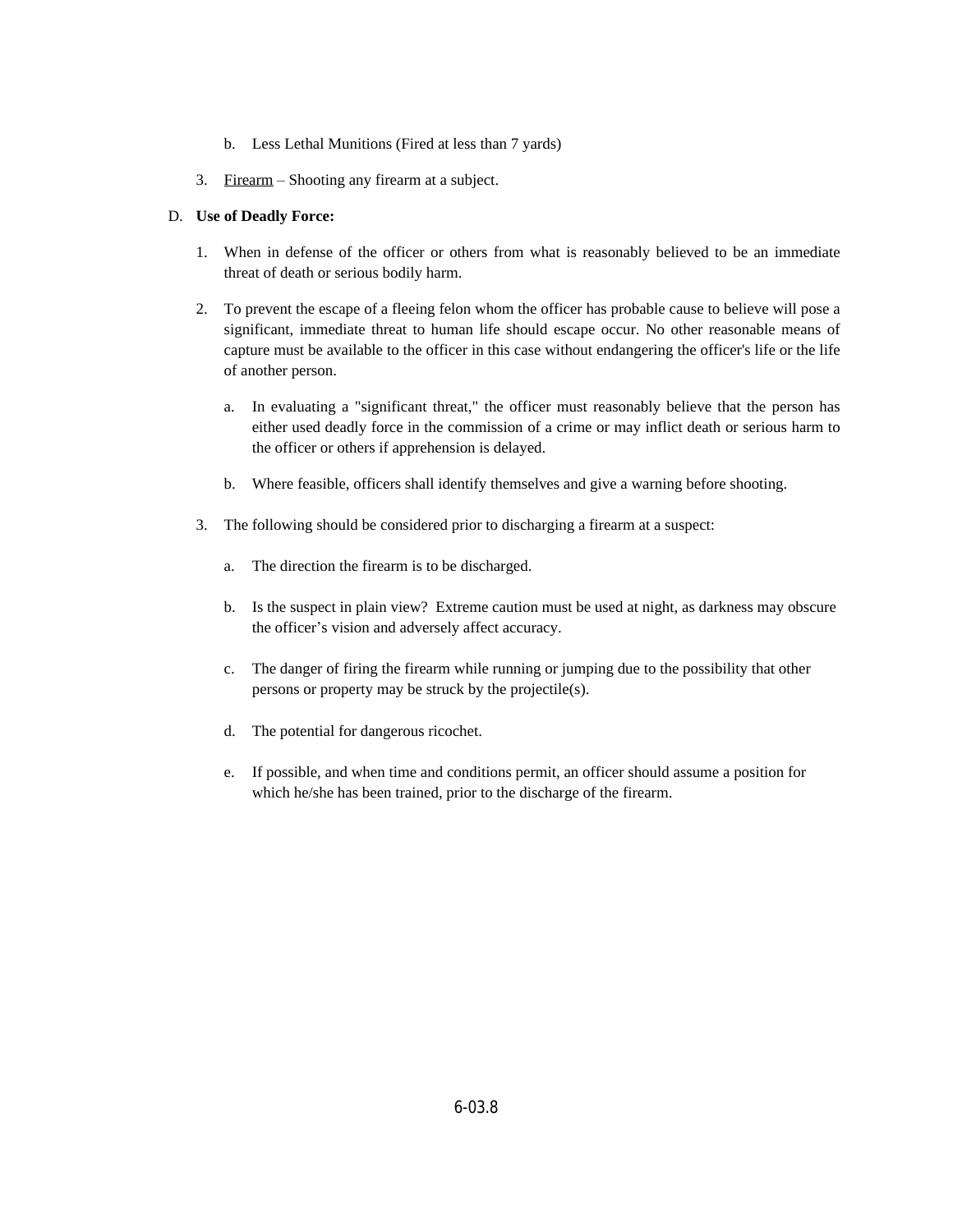## **IX. USE OF FORCE MODEL**



This graphic is intended as a general guideline for an officer to follow. The suspect(s) actions will dictate the officer's use of force.

**Force Transition:** Force transition is the movement, escalation/de-escalation, from the application of one force type to another in conjunction with the "objectively reasonable" standard.

In use of force incidents, the officer will transition to differing degrees or types of force, including attempts to deescalate. Force situations are dynamic and require an officer to continually assess the suspect's actions to ensure a proportionate response. Officers shall modify their Level of Control in relation to the amount of resistance offered by a subject.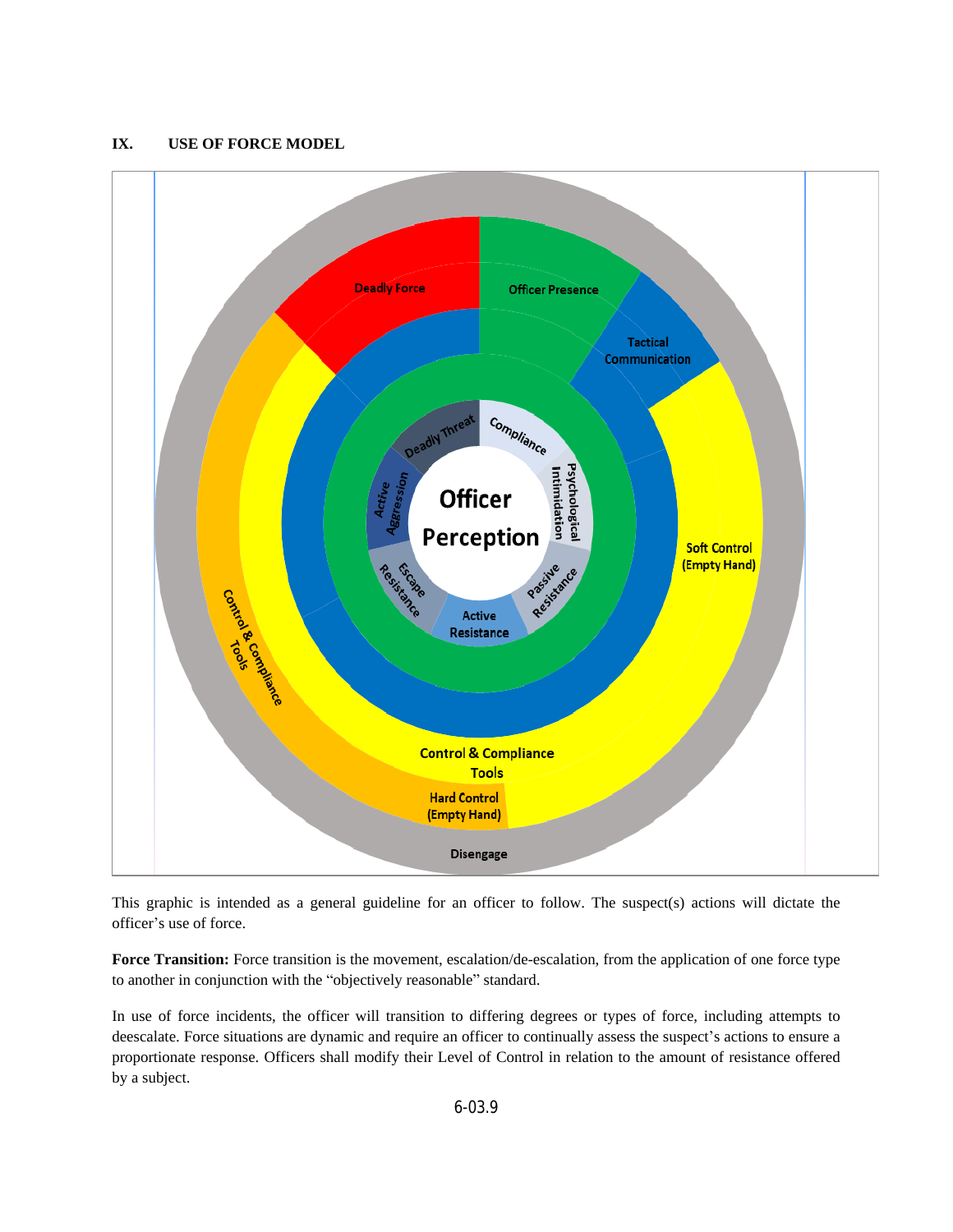#### **X. DE-ESCALATION**

The law enforcement profession, at times, requires the use of force to control violent or resisting subjects to further an arrest, to protect the officer or others from risk of imminent harm. Clearly, not every potential violent confrontation can be de-escalated, but officers can impact the direction and the outcome of many situations they handle, based on their decision-making and the tactics they choose to employ.

When reasonable, under the totality of circumstances, officers should gather information about the incident, assess the risks, assemble resources, attempt to slow momentum, and communicate and coordinate a response. In their interaction with subjects, officers should attempt to use advisements, warnings, verbal persuasion, and other tactics as alternatives to higher levels of force. Officers should recognize that they may withdraw to a position that is tactically more secure or allows them greater distance to consider or deploy a greater variety of Force Options. Officers shall perform their work in a manner that avoids unduly jeopardizing their own safety or the safety of others based on poor tactical decisions.

The prospect of a favorable outcome is often enhanced when supervisors become involved in the management of an overall response to potential violent encounters by coordinating resources and officers' tactical actions. Supervisors should possess a good knowledge of tactics and ensure that officers under their supervision perform to a standard. As a good practice, supervisors will acknowledge and respond to incidents in a timely manner where police use of force is probable.

#### **XI. TOOLS, EQUIPMENT AND TACTICS**

A. **Officer Presence / Tactical Communication** - Officers will, when and to the extent reasonably possible, attempt to use verbal communication skills to control subjects before resorting to physical control methods.

*Level of Control: Low*

B. **Restraints (Handcuffs - Metal or Flexible), Other** - Reference policy 6-02

*Level of Control: Low*

C. **Empty Hand Techniques** – These techniques may have a wide range of usage and officers should only use tactics reasonable and appropriate to the situation they are perceiving.

| Level of Control:<br>Low: |               | Controlled Takedowns (No Potential for Injury), Escorts |
|---------------------------|---------------|---------------------------------------------------------|
|                           | Intermediate: | Takedowns (Potential Injury), Strikes, Kicking          |
|                           | Deadly:       | Chokes, Takedowns, Strikes, Kicking                     |

D. **Chemical Agent** – The Oleoresin capsicum (OC) or "pepper spray" currently issued to every officer, after completing required training given by a certified instructor, is the ALS TOP COP. Chemical agents shall be used only to the extent the officer reasonably believes is necessary at the time and within training standards to overcome the resistance of the suspect. Only personnel trained in their application shall use specialized tools such as light/sound devices, distraction devices, or tear gas (CS).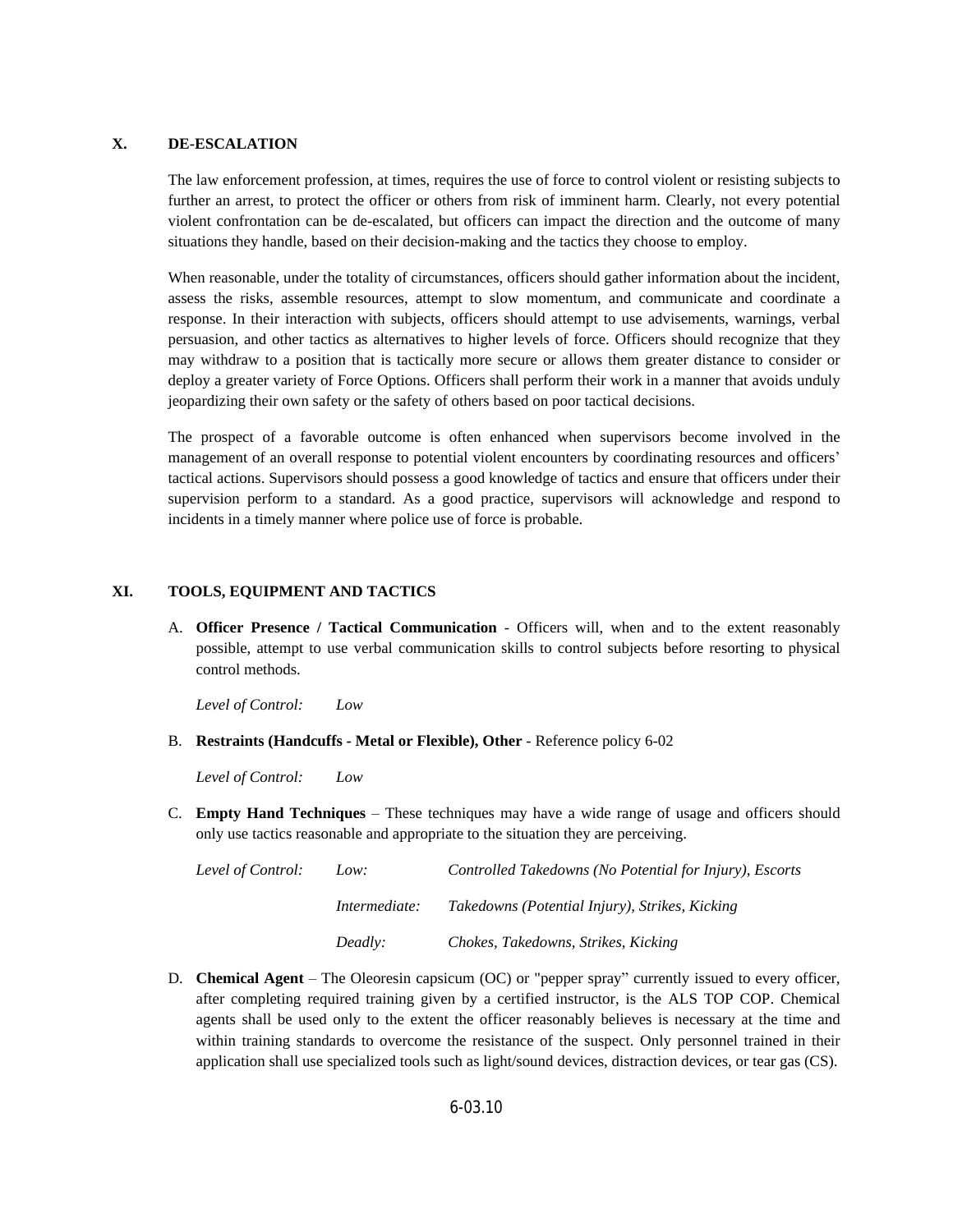#### *Level of Control: Intermediate*

- 1. Chemical sprays shall not be used to elicit information nor shall it be used on people who are handcuffed, secured, and non-aggressive.
- 2. Apply an amount that reasonably expected to effectively control the subject.
- 3. If the use of CS Gas is authorized by the on-scene supervisor, observe the following:
	- a. These chemicals are used primarily in dealing with unruly crowds and armed/barricaded subjects.
	- b. Gas canisters or projectiles are used to disperse unruly crowds and induce the surrender of barricaded subjects when negotiations have failed.
	- c. A 37 mm or 40 mm gas launcher or shotgun is used to fire projectiles into the area of an armed/barricaded suspect when the use of hand-tossed canisters is unsafe or impractical.
- 4. Treatment of subjects exposed to OC spray or CS gas:
	- a. Preferred method—allowing the subject access to plenty of water and fresh air.
	- b. No toweling or rubbing of the eyes should be allowed.
	- c. If contact lenses were contaminated, they should be disposed of so as not to allow secondary contamination to occur.
	- d. No creams, salves or ointments should be provided.
	- e. Washing the facial skin with mild soap is allowable; however, nothing but fresh water should be used in the eyes.
	- f. If the subject is unable to remove eye contacts transport to hospital for removal.
	- g. Those persons exposed should be monitored for at least 60 minutes for respiratory distress or a sign of other types of distress after exposure has occurred.
	- h. Medical treatment should be given if;
		- (1) Requested by the subject;
		- (2) Signs of respiratory or other types of distress are noted or;
		- (3) Recovery from exposure takes more than 60 minutes.
- E. **TASER Conducted Electrical Weapon (CEW)** The CEW is a neuro-muscular incapacitation (NMI) device that disrupts the body's ability to communicate messages from the brain to the muscles thereby causing temporary NMI. The TASER CEW shall only be issued to and used by officers who have completed the Joplin Police Department's User or Instructor TASER training program.

The authorized department CEW is the TASER X2.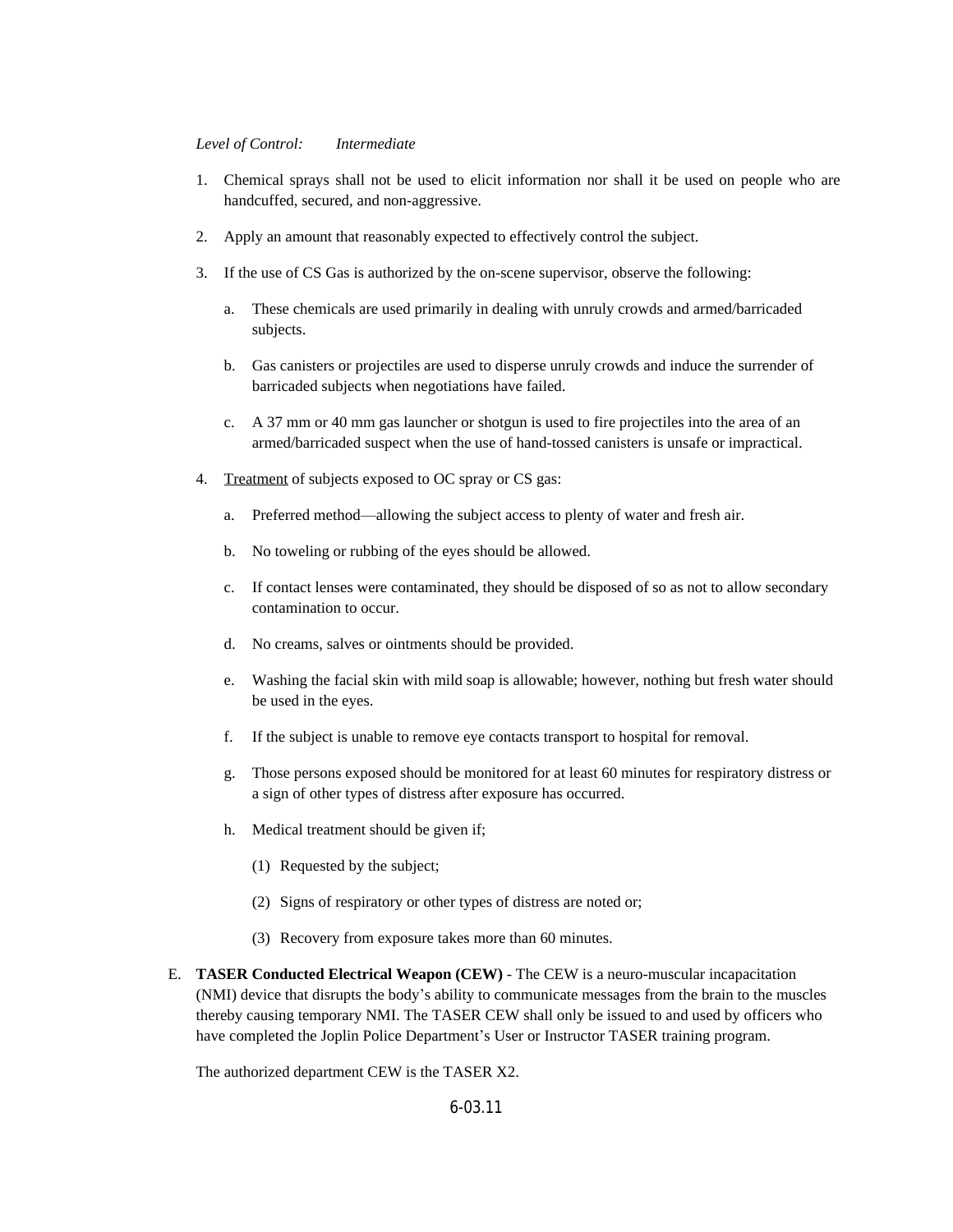#### *Level of Control: Intermediate*

- 1. Equipped Officer Responsibilities
	- a. Carry the CEW on duty unless specifically exempted by higher authority.
	- b. The CEW shall be carried in an approved holster. If the officer desires to carry a holster other than the issued holster he/she must first assure the holster is recommended by the TASER's manufacturer. The officer may then request authorization to use a recommended holster. The officer will be required to purchase any additionally approved holsters.
	- c. Officers may carry the CEW during City approved overtime, i.e. off duty or extra work assignments. An officer who is working one of the above assigned overtime duties should check with the on-duty street supervisor to ensure that the checking out of a TASER will not leave too few units for regular patrol duties.
	- d. Officers shall ensure the batteries of the CEW are properly charged. The CEW must be tested at the beginning and end of each shift.
	- e. A CEW is a sensitive electronic product and costly device, which should be encased in its protective holster or case when not in use.
	- f. Care should be taken to avoid dropping the weapon and to assure that it is adequately secured while being transported in vehicles. Prolonged exposure to extreme heat or cold can cause malfunctions, so it is not recommended that a CEW be stored in vehicles for extended periods of time.
	- g. Defective or expiring air cartridges and defective CEWs shall be returned to the shift supervisor.

#### 2. Tactical Considerations:

- a. A CEW may be used when a subject has become an aggressor, attacks the officer, or there is fear for the safety of the officer and others or lower level techniques have been exhausted or would be ineffective or there is reasonable expectation that it will be unsafe for officers to approach within contact range of the subject.
- b. While a subject's flight may be considered "active resistance," flight alone should not be the sole justification for deploying a CEW. Prior to deploying a CEW against a fleeing subject, the officer should consider such factors as: 1) The severity of the offense; 2) Any immediate threat to the safety of the officer or others posed by the subject; 3) The ability of the officer to safely affect the arrest without CEW deployment, and; 4) The risk of secondary injury to the subject, who could fall from a running position.
- c. The TASER CEW is programmed to deliver a 5-second "electrical current." The officer using the weapon can shorten the automatic 5-second cycle by turning the weapon off. It is recommended that during field deployment and use of the weapon, the full 5-second cycle be delivered to gain maximum effectiveness and control of the subject. If a cycle has no effect on the subject's behavior, the officer should consider whether the CEW is functioning properly,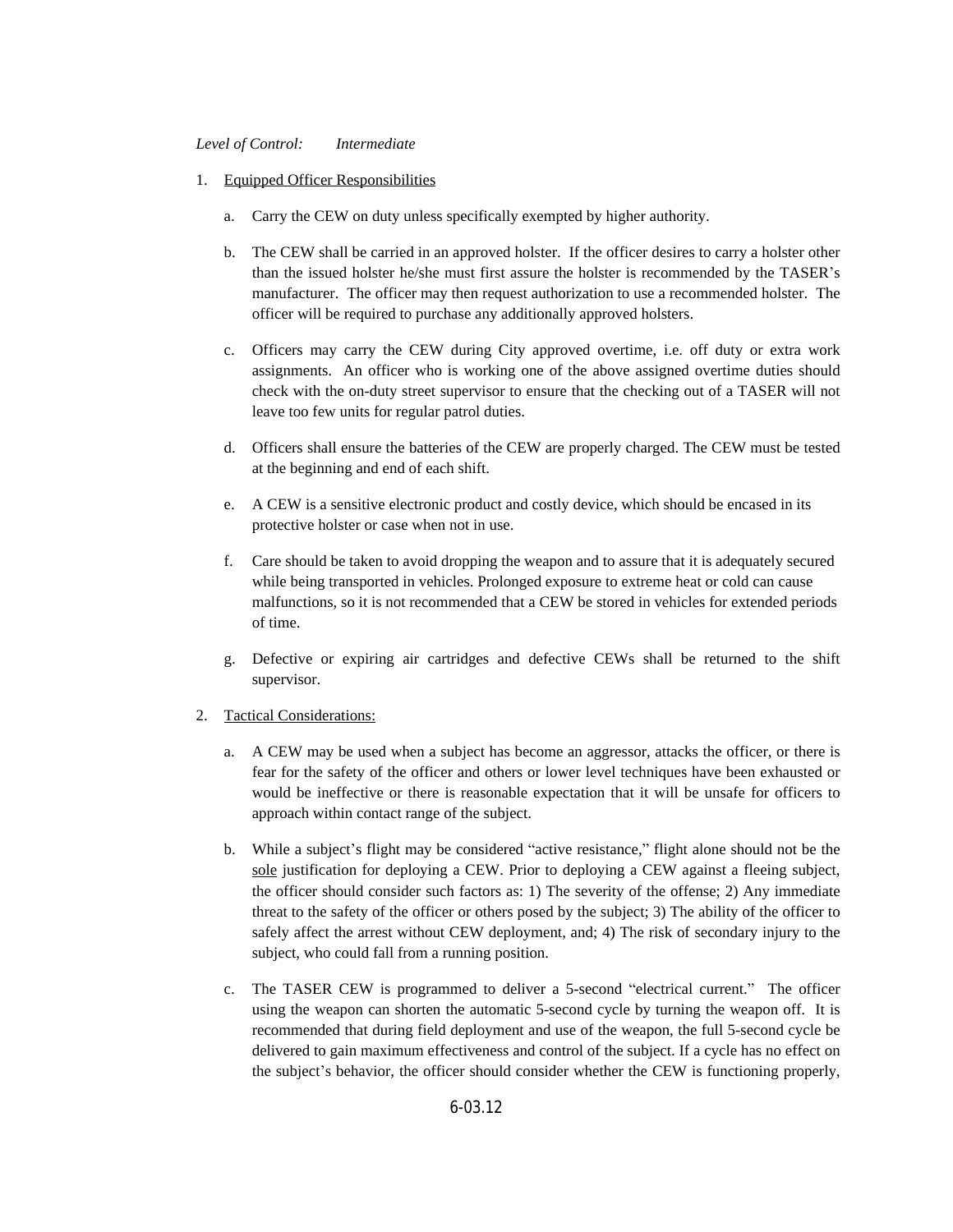whether the subject is exhibiting behaviors associated with "excited delirium," and whether other use-of-force options may be appropriate. During a 5-second cycle the officer should reevaluate the situation, give verbal commands and determine if it is reasonable to perform an additional or continued cycle.

- d. The TASER CEW is designed to be used in two modes, probe deployment or drive stun. Probe deployment mode is recommended because of its ability to disrupt neuro-motor control of the subject, while in drive stun mode it is merely a pain compliance tool.
	- (1) The Joplin Police Department subscribes to the view that the TASER should not be used as a pain-compliance device. However, in specific and confined circumstances it is preferable to use the TASER in the form of pain-compliance to avoid more injurious methods such as striking the subject or using takedowns.
	- (2) CEW deployment for passive resistance is prohibited.
- e. Aiming the CEW at the eyes or face is prohibited unless lesser force options are ineffective or likely to be ineffective and deadly force is justified.
- f. Those handling the CEW should keep hands away from the front of the CEW always unless the safety is activated and the CEW cartridge is removed.
- g. DO NOT fire the CEW near flammable liquids or fumes. The CEW can ignite gasoline and other flammables. DO NOT deploy the CEW in highly flammable Methamphetamine labs.
- h. The CEW is not to be discharged if the officer has knowledge that any member of another police department, agency, or a civilian has sprayed the subject with OC Spray or any type of other chemical agent because of the potential for combustion.
- i. The CEW
- 3. Special Considerations:
	- a. Officers shall evaluate lower level techniques and use caution before deploying a TASER in elementary schools, on young children, the elderly, females reasonably believed to be pregnant, and individuals with apparent physical disabilities impairing their mobility. The use of the TASER on such subjects is inappropriate absent exigent circumstances.
	- b. Recognize persons under the influence of drugs or exhibiting behaviors consistent with "excited delirium' or behaviors/traits indicative of "in-custody death candidates". These persons may be physiologically compromised and are at a heightened risk of injury or death.
	- c. When practical, avoid direct confrontation until backup and EMS has arrived. When practical attempt to de-escalate.
	- d. Recognize a continued, prolonged resistive struggle or a foot chase is more dangerous than a CEW deployment.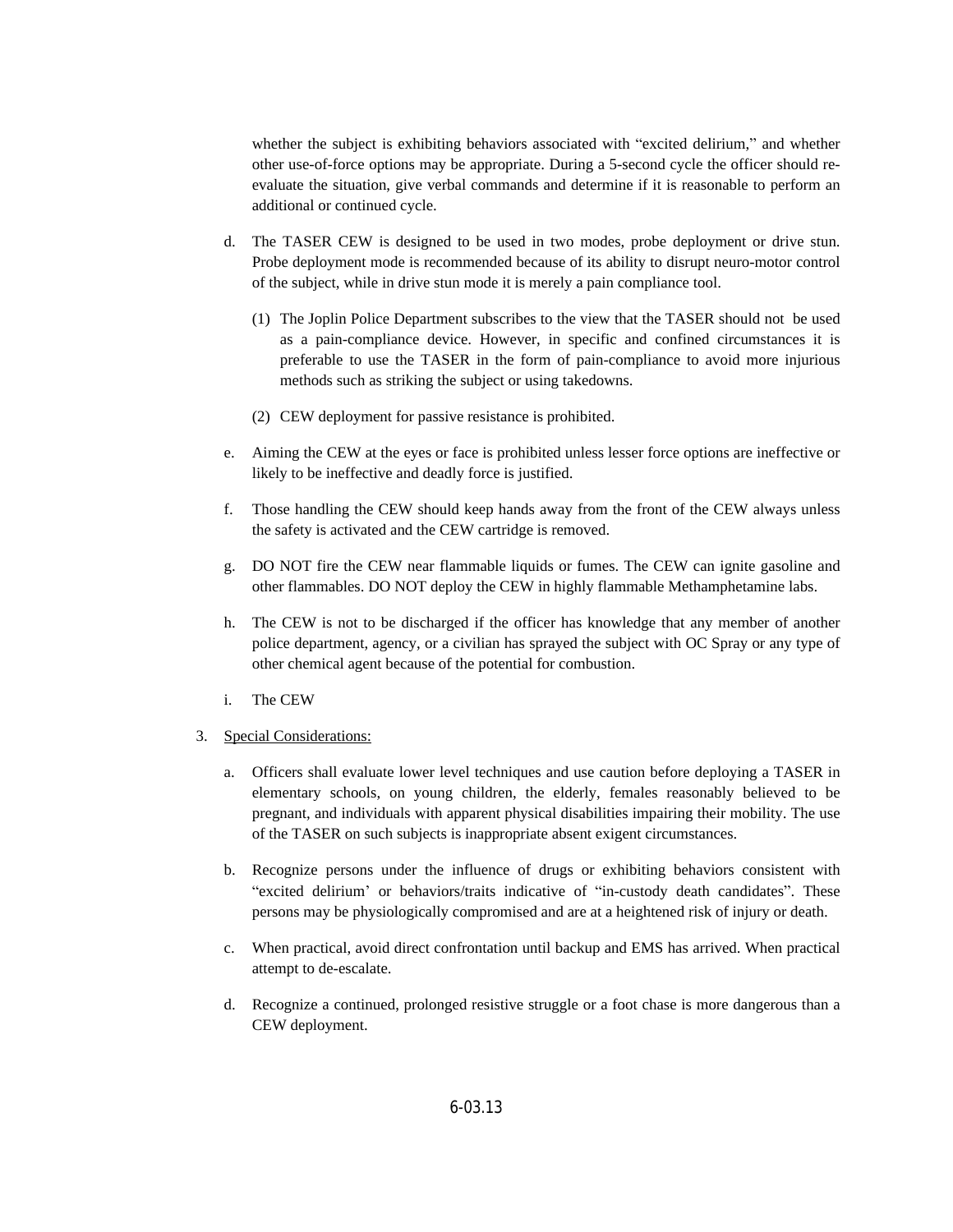- e. When possible have back up present and develop a plan to capture and restrain while the subject is under power to minimize the duration of the struggle and any adverse physiological effects.
- f. If time allows EMS personnel should also be dispatched to stage nearby when a CEW deployment is anticipated.
- 4. Deployment (Unrestrained):
	- a. When practical, alert surrounding Officers of the impending CEW deployment.
	- b. When practical, prior to deployment, verbal warnings are encouraged as they may achieve suspect compliance, eliminating the need to deploy the TASER. Officers should recognize giving a verbal warning may reduce the opportunity for successful target acquisition.
	- c. Have additional cartridges available or a second TASER ready to fire in case probes miss the target or there is a malfunction.
	- d. When practical have back up present and develop a plan to capture and restrain while the subject is under power or upon conclusion of the cycle as practical, so as to minimize the duration of the struggle and any adverse physiological effects.
	- e. Aim at the lower center of mass for frontal shots and the center of mass for back shots.
	- f. When practical, use cover and distance to ensure officer safety.
	- g. Use the "drive stun mode" only as a secondary option.
	- h. Identify witnesses to the deployment.
	- i. The following deployments are prohibited unless circumstances justify using deadly force:
		- (1) Deployment in an environment where the subject's fall is likely to cause substantial injury or death such as use on slanted roofs, the edge of buildings, operating or riding in or on any mode of transportation, conveyance or machinery. (Vehicle, bus, bicycle, skateboard, skates, rollerblades, or machinery.)
		- (2) Deployment on elevated platforms such as climbing a wall or fence where a fall might be more injurious.
		- (3) Deployment in an environment where the subjects are in or near a drowning hazard.
		- (4) Against a subject in physical control of a vehicle in motion.
- 5. Deployment (Restrained):
	- a. Deployment is prohibited against handcuffed or otherwise restrained subjects unless the subject has become an aggressor, attacks the officer, or there is fear for the safety of the officer and others, or lower level techniques have been exhausted or would be ineffective or impractical.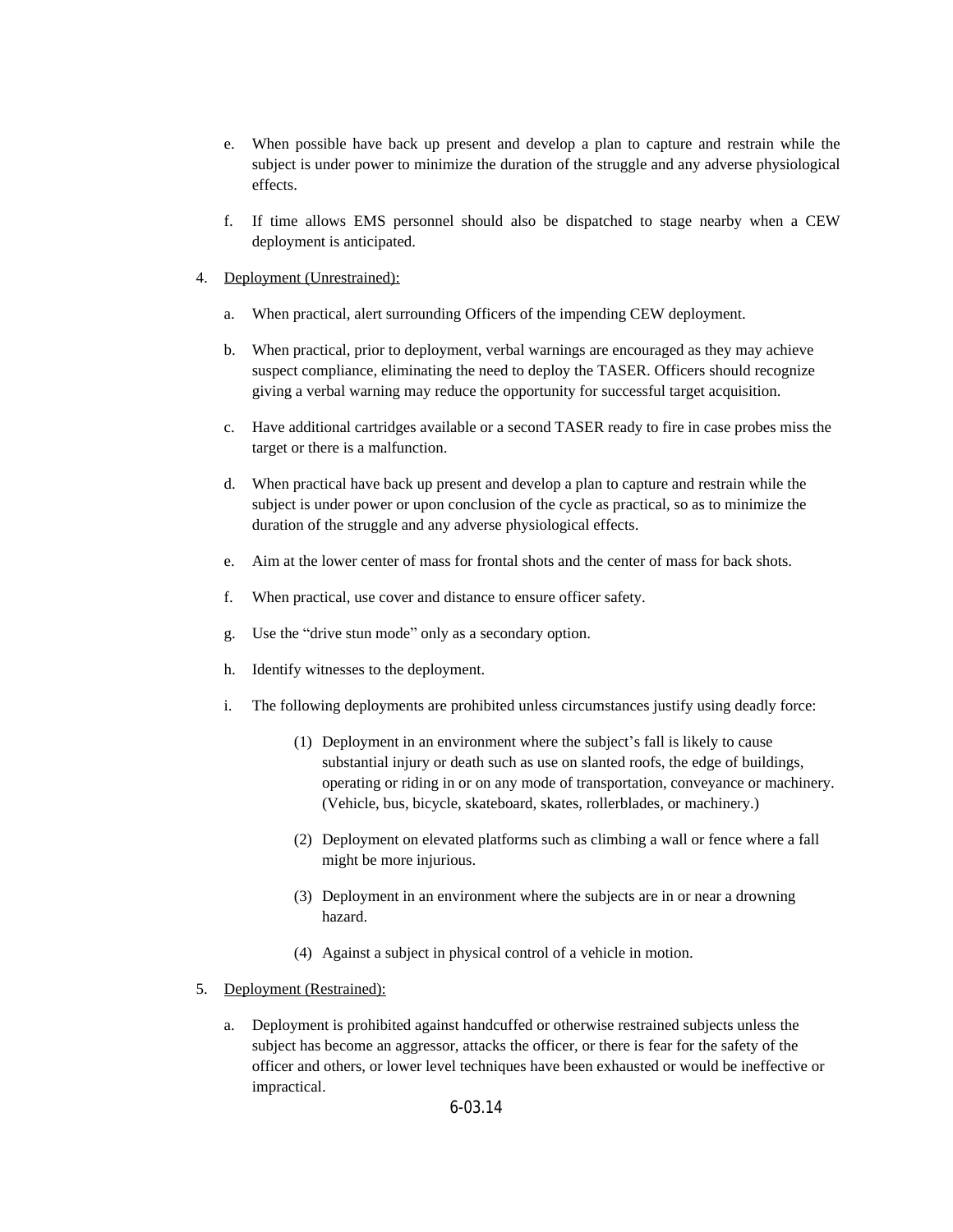- b. Use the CEW in a manner that is likely to produce neuro-muscular incapacitation (NMI) to minimize the duration of the struggle and any adverse physiological effects.
- 6. Post Deployment Procedures:

After discharging a CEW, the officer shall inform a supervisor of the deployment and request their presence to the scene if they are not already present.

- a. Treatment of Persons Subjected to CEW exposure
	- (1) After securing the subject in handcuffs and/or other appropriate restraints, the CEW trained officer shall remove the probes using trained methods.
	- (2) Officers should avoid restraint techniques that could impair the subject's respiration. Neck restraints and excessive pressure on a subject's torso should be avoided if a CEW has been deployed on them.
	- (3) The air cartridge shall be removed from the CEW prior to removal of probes.
	- (4) Removal from non-target areas will be at the discretion of the on-scene supervisor. Only hospital staff may remove probes that embed in soft tissue areas such as the neck, face, groin, eyes, or the female breast.
	- (5) If the subject is transported to the emergency room the transporting officer shall advise the paramedic or emergency room staff that the person has been subjected to the CEW and relate the time of the incident.
	- (6) If the subject complains of injury or the officer reasonably believes that injuries are likely, EMS should be called to perform a thorough physical examination with emphasis on secondary injuries. After examining the affected person, the paramedics will make the determination if the person should be transported to the hospital for additional treatment.
	- (7) If the subject's actions require being taken to jail, the jail staff should also be notified that a CEW has been used on the subject so that they can continue to monitor and evaluate the subject for the possible need of further medical attention.
- b. Reporting and Evidence Procedures
	- (1) The air cartridge and probes shall be retained and submitted as evidence in any case where the person(s) effected by the CEW require transportation to the hospital or if someone other than the desired person is shot.
	- (2) The officer should wear protective latex gloves when handling the cartridges/probes due to the potential biohazard. The wires shall be wound around the cartridge and the probes inverted into the portals they were deployed from. This will prevent the sharp ends from penetrating the evidence envelope. Tape should be placed over the portals to secure the probes in the cartridge. The cartridge shall then be placed in an evidence bag and appropriately packaged. A biohazard sticker shall be placed on the outside of the envelope unless the evidence envelope is already clearly marked "Biohazard".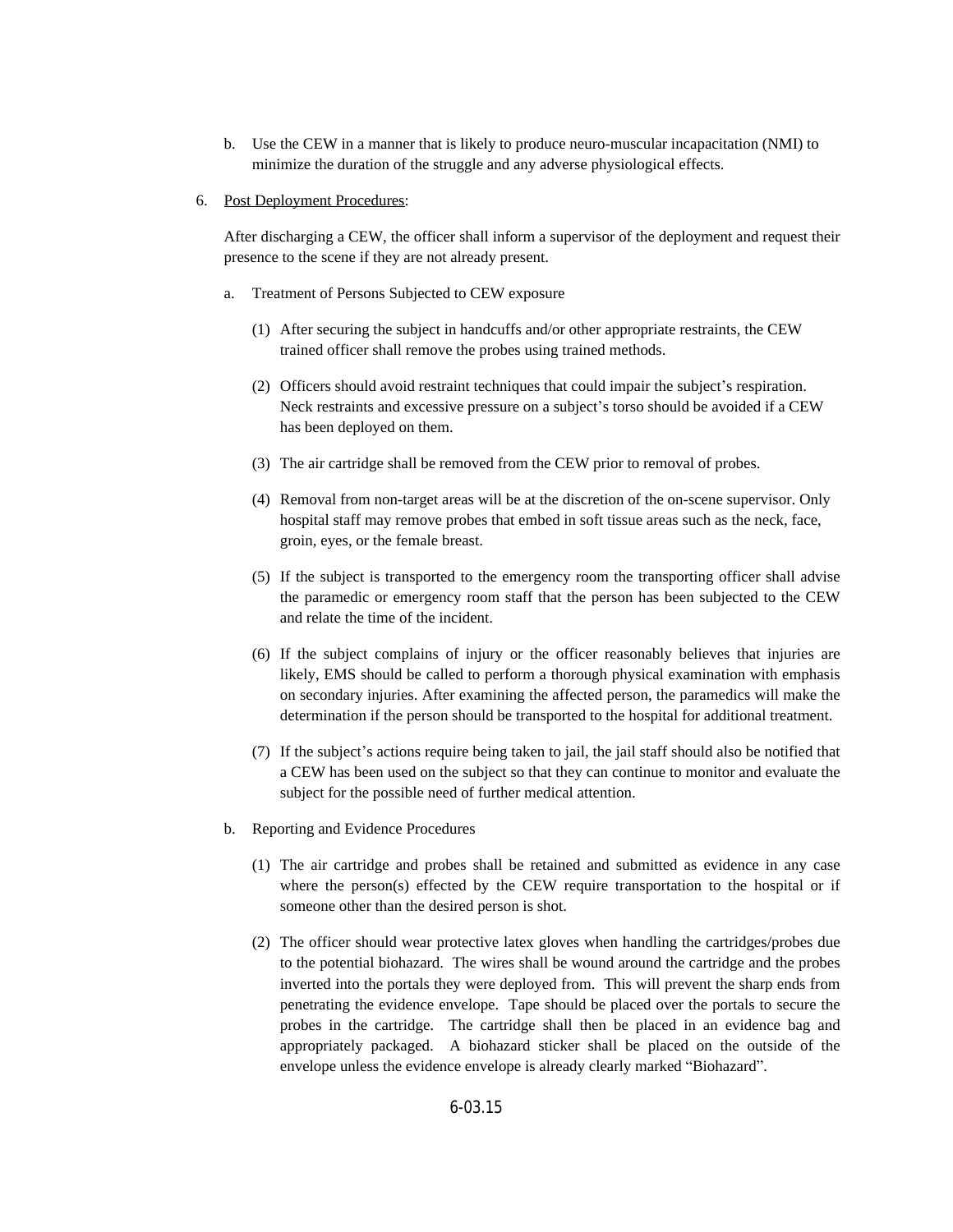- (3) Cartridges from uses of the CEW, which do not meet the criteria above, will be turned over to EMS personnel for biohazard disposal or disposed of in a hazardous waste container.
- (4) A Blue Team Use of Force report should be completed as soon as practical after a CEW deployment. Ensure that the serial number of each cartridge fired is listed in the report.
- (5) Each discharge (excluding training and testing), including accidental discharges, of a CEW shall be investigated and documented. A Blue Team – Use of Force Report shall be completed after each discharge of a CEW.
- c. Supervisor Responsibilities
	- (1) When practical, respond to scenes where a CEW has been or is expected to be deployed.
	- (2) Evaluate the scene and ensure appropriate investigative units respond when necessary.
	- (3) Complete a Supervisor Investigation of each incident where the CEW is used on a subject or is accidentally discharged.
	- (4) Ensure photographs are taken of the probe penetration sites and any secondary injuries caused by falling to the ground, etc.
	- (5) Review any car or body camera video that may have captured evidence of the use of force. This video should be highlighted for review in the Blue Team report.
	- (6) Ensure that officers who discharge the CEW complete a Blue Team report.
	- (7) Review the officer's Blue Team report.
	- (8) Ensure the reports are forwarded through the chain of command to the Chief of Police or his designee.
	- (9) Ensure the subject that the CEW was deployed on, is examined by medically trained personnel if required.
	- (10)Each supervisor shall ensure officers assigned a CEW shall be supplied with gloves, alcohol swabs and adhesive bandages. These supplies shall be provided for removing the probes from the subject.
	- (11)Defective or expired cartridges and defective CEWs will be turned over to the designated department TASER instructors for use during training exercises or for disposal.
- d. Instructor Responsibilities
	- (1) Maintain a current TASER instructor certification.
	- (2) Receive, inspect and ensure the maintenance and replacement of the TASER devices assigned to department personnel.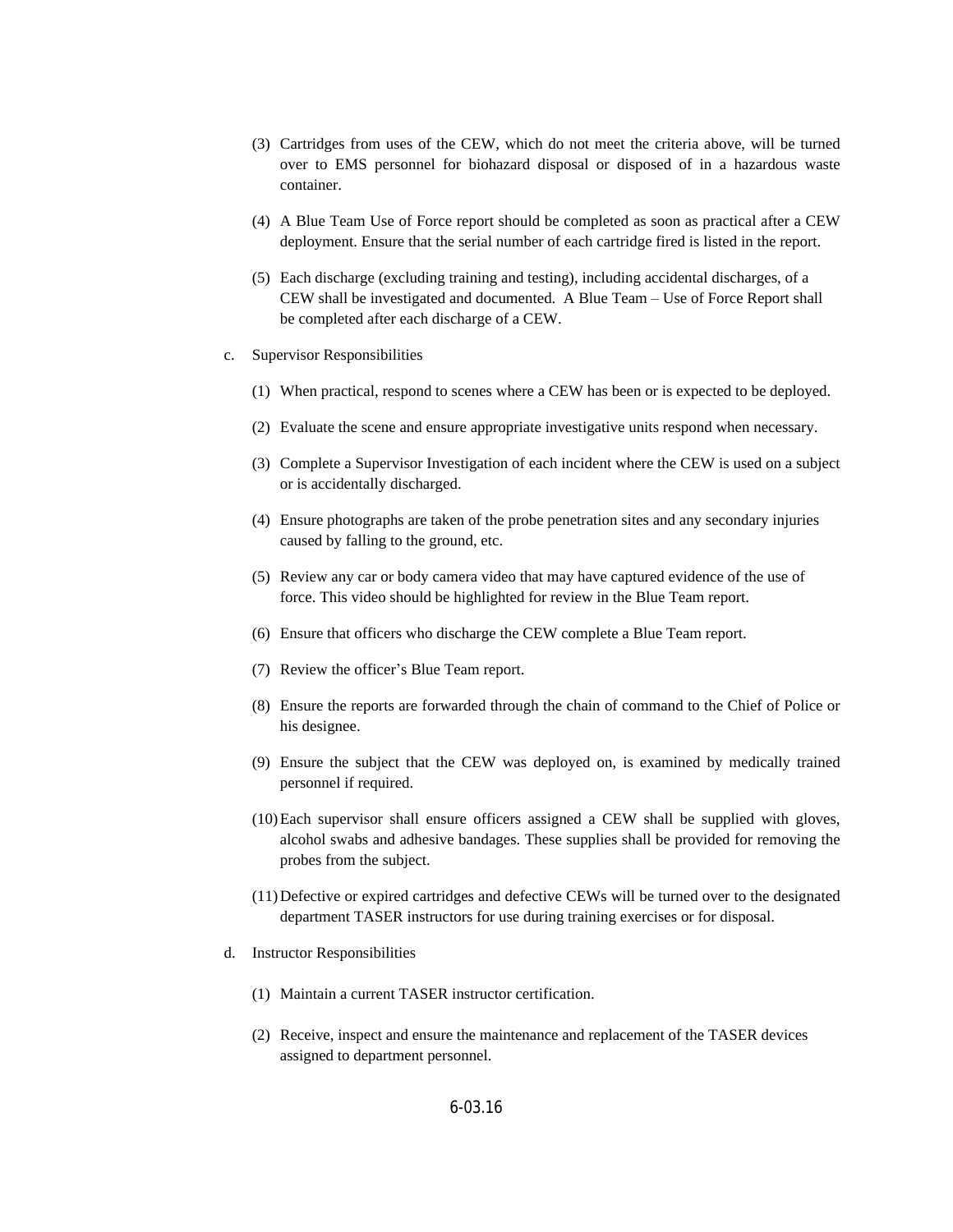- (3) Establish and maintain systems to record issuance of the TASER and air cartridges. Serial numbers should be recorded.
- (4) Maintain an adequate supply of batteries, and air cartridges for replacement.
- (5) Return defective or damaged TASER units and cartridges to supplier.
- (6) Obtain service and or replacement for defective or damaged TASER components from the supplier.
- (7) Provide documented annual retraining to certified users.
- (8) Conduct training to certify officers as requested by the Training Division.
- (9) Continuously update the TASER Certification lesson plan on file with the Training Division with the most current training information provided for certification classes.
- (10)Download info from all CEWs after a deployment.
- F. **Canine (K9)** Physical contact (biting) between a K-9 unit and a suspect will be governed by [SOG 10-](https://powerdms.com/docs/8?q=10-01) 01 XI.A.
- G. **Baton / Impact Weapons** A baton or other impact weapons may have a wide range of usage and officers should only use tactics reasonable and appropriate to the situation they are perceiving.

*Level of Control: Low – When used as an escort or pain compliance tool*

*Intermediate – When used for jabbing or striking*

*Deadly – When used to strike that can cause serious physical injury or death*

- 1. The department authorizes the carrying and use of batons.
- 2. Officers who carry a baton shall be trained and certified in its use by a certified instructor.
- 3. The weapon may be used in quelling confrontations involving physical violence where higher levels of force are unnecessary or inappropriate, and lesser levels are inappropriate or ineffective.
- 4. Current authorized batons for use by officers is collapsible batons and fixed riot batons.
- 5. Striking or punching weapons that are prohibited for carrying or use, include but are not limited to saps, blackjacks, slapjacks, nunchaku, and brass knuckles.
- H. **Less Lethal Kinetic Energy Impact Devices** There are many products on the market that are considered "less lethal." The Joplin Police Department's use of these products is limited to the 12 gauge kinetic energy projectiles, the Sage, and 37/40 mm launcher.

6-03.17 *Level of Control: Intermediate – When fired at 7-yards or greater*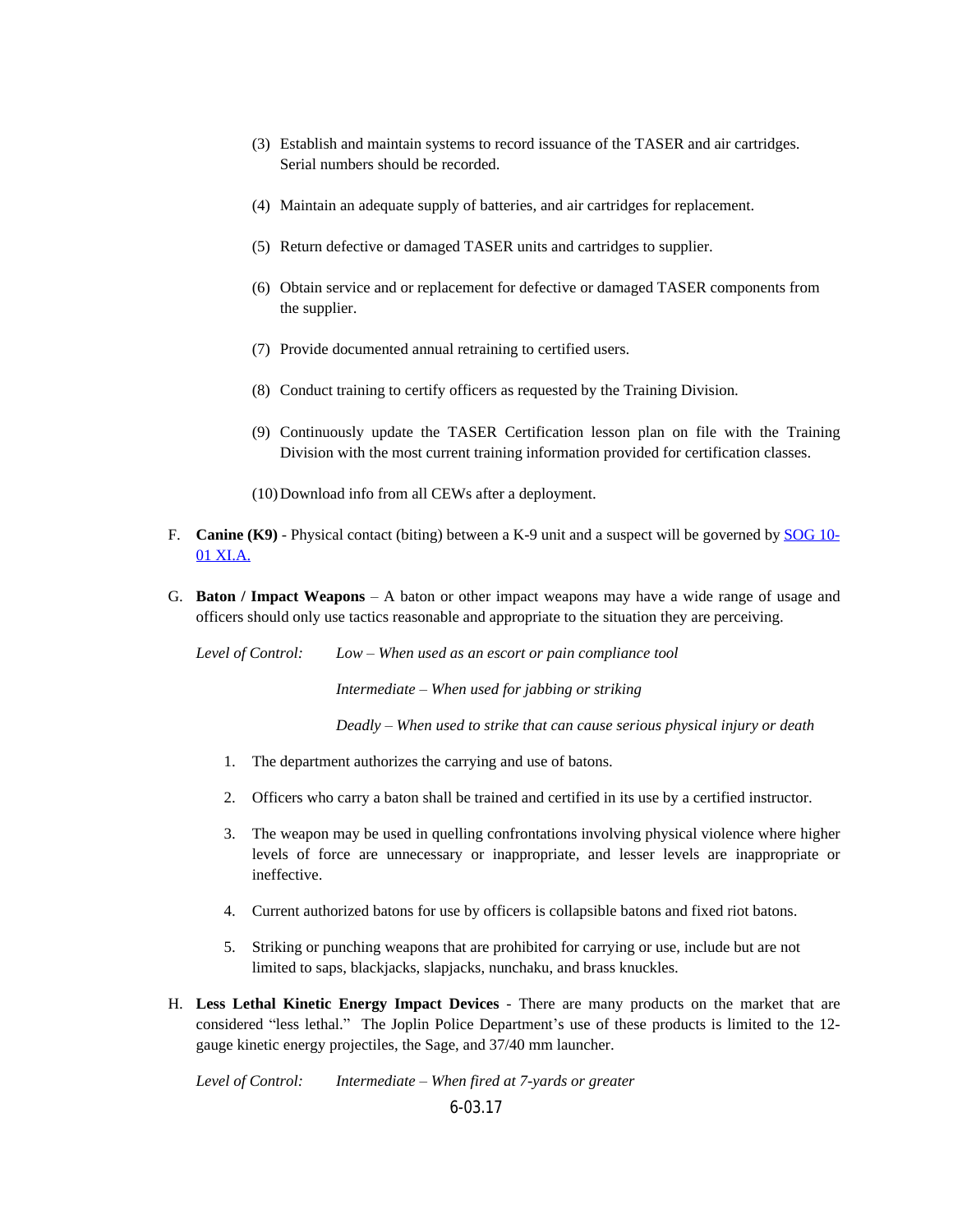## *Deadly – When fired a range closer than 7-yards*

- 1. Equipped Officer Responsibilities:
	- a. Must have received training before employing techniques using Bean Bag rounds, Sage rounds and/or the Pepper Ball rounds.
	- b. Officers assigned 12-gauge kinetic energy rounds will maintain an approved shotgun with duty ammunition in the weapon. The officer will keep his/her assigned Sage/ shotgun and kinetic energy rounds within ready access always during his/her tour of duty.
	- c. Officers, who observe a situation for possible use of the 12-gauge kinetic energy rounds, sage, or the pepper ball rounds, will notify the on-duty supervisor. The communications center will be notified, and an ambulance will be dispatched to stand by. Every effort will be made to contact a Uniformed Operations Bureau Commander, Major or Chief of Police prior to deployment if time permits.

# 2. Tactical Considerations:

- a. The duty ammunition will be removed prior to loading of the 12-gauge kinetic energy rounds. Officers will make every effort, including the visual and physical inspection of the chamber and magazine, to ensure that all duty ammunition is removed prior to the loading/deployment of the 12-gauge kinetic energy round. This procedure should be witnessed and verified by a second officer
- b. The approved 12-gauge kinetic energy round or sage round will be used to de-escalate a potentially deadly situation, with a reduced potential for death or serious injury to all persons involved. The projectile will be delivered to areas recognized as "green areas" in circumstances where deadly force/serious physical injury is not the desired result.

The following illustration indicates the green areas as well as yellow and red areas with a description of the escalation of trauma in each of those areas.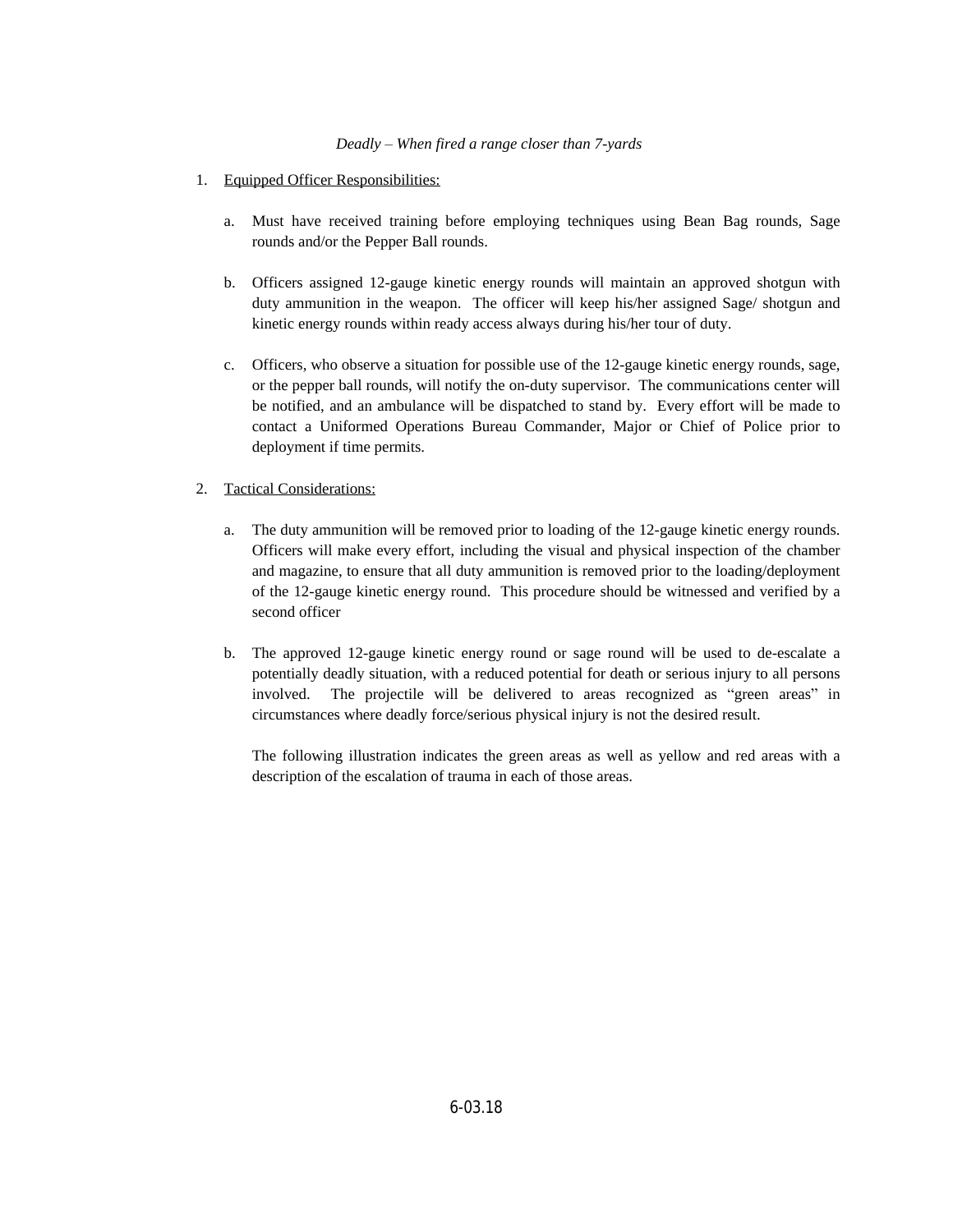# **ESCALATION OF TRAUMA BY VITAL AND VULNERABLE AREAS**

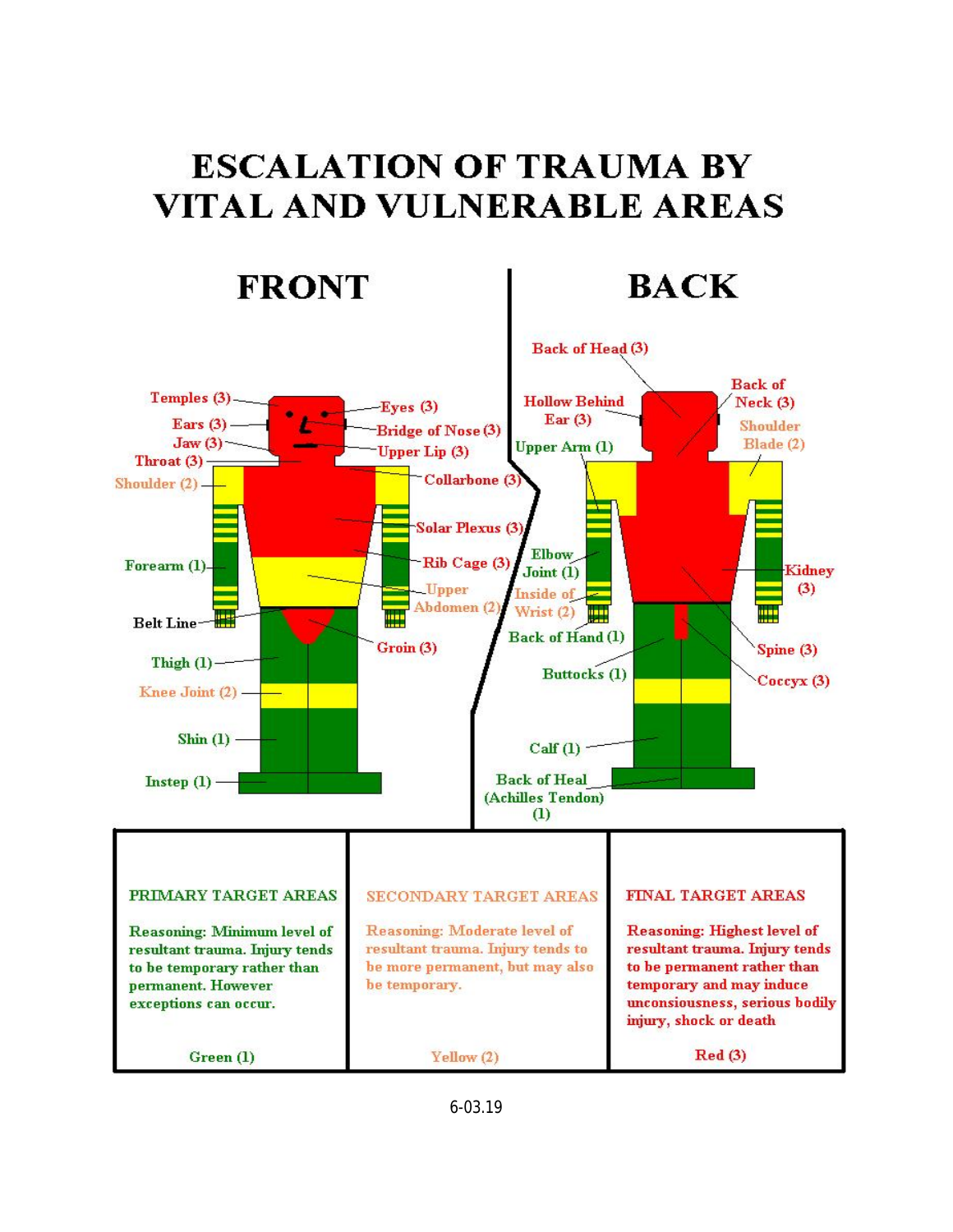## 3. Deployment:

- a. Deployment for the 12-gauge kinetic energy rounds should occur at ranges of 7-21 yards. Seven yards is the minimum recommended distance for deployment. There is no recommended range for the Sage rounds.
- b. When deploying with "less lethal" capabilities, make every attempt to gain lethal cover.
- 4. Treatment of Subjects Post-Deployment Subjects who are struck with a shot bag, Sage round, should be evaluated by medical personnel for possible injuries. Those individuals struck by a shot bag or Sage round, will be transported by ambulance to a medical facility for evaluation. Special attention should be given to those individuals struck in areas that are considered "yellow" or "red" on the escalation of trauma chart above.
- 5. Reporting Officers who deploy a shot bag or Sage round at a suspect (hit or miss) will immediately notify dispatch and their supervisor. The supervisor will then contact the Uniformed Operations Bureau Commander. The incident will be fully documented with a Blue Team report.
- 6. Supervisor Responsibilities:
	- a. Proceed immediately to the incident involving the less lethal kinetic energy deployment and assume tactical control;
	- b. Ensure that less lethal kinetic energy deployment is appropriate for the incident;
	- c. If less lethal kinetic energy deployment is inappropriate for the incident, modify or countermand deployment.
	- d. Ensure medical attention is provided
	- e. Ensure Blue Team reporting is completed.
- 7. Instructor Responsibilities:
	- a. Only those officers who have received training from a certified less lethal instructor employing techniques using Bean Bag rounds, Sage rounds and/or the Pepper Ball rounds, and have been granted approval by the Chief of Police or their designee, will be issued the 12 gauge Kinetic Energy Projectiles, and the Sage
	- b. The Range Master will maintain accurate records as to the number of kinetic energy rounds in the field and those officers to whom they are assigned.

## I. **Firearms – (**Reference [SOG 7-03\)](https://powerdms.com/docs/121?q=7-03)

*Level of Control: Low – Actively pointing of a firearm for officer safety purposes Intermediate – When shotguns are used for less-lethal purposes Deadly – Actively shooting lethal rounds*

6-03.20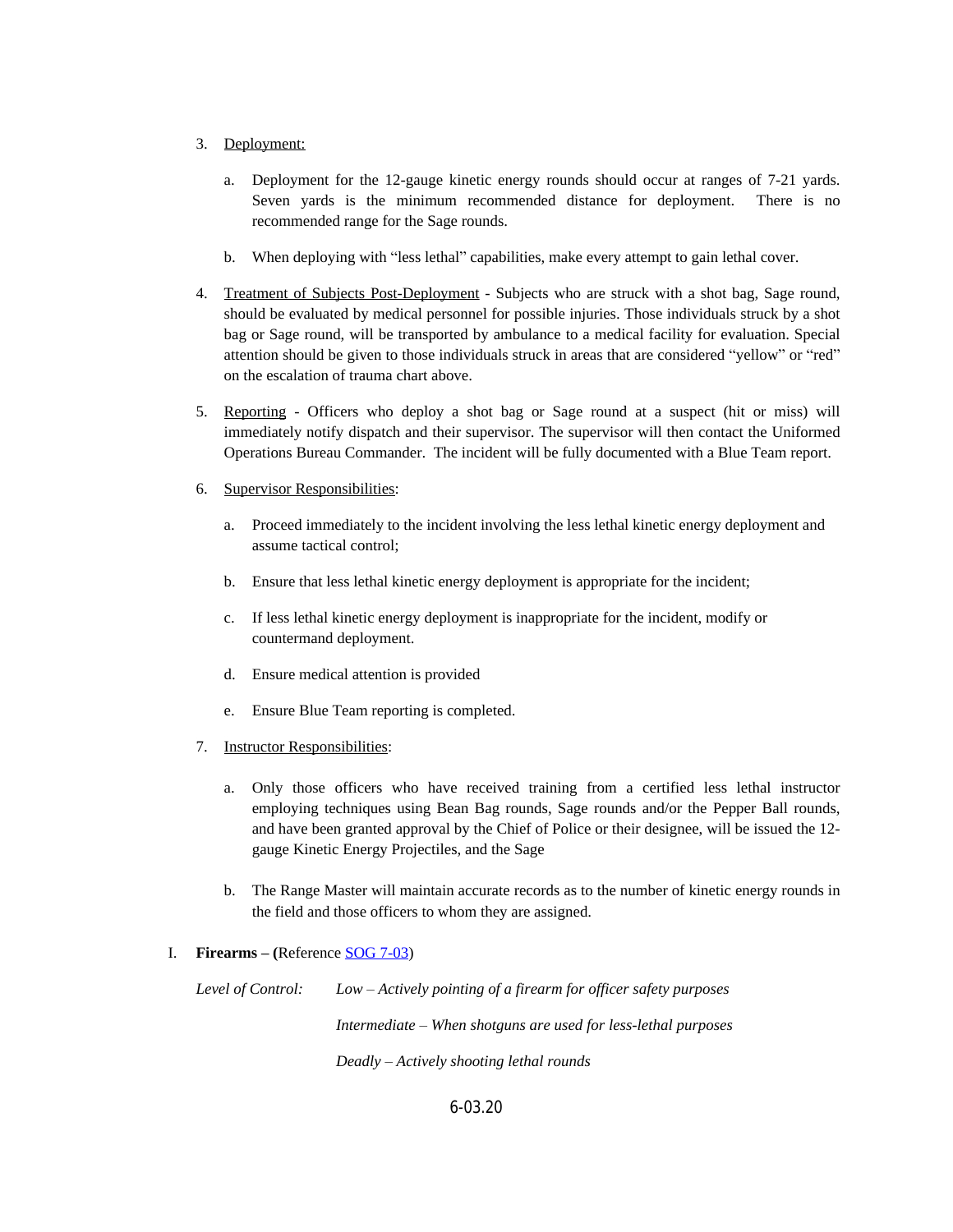- 1. Equipped Officer Responsibilities:
	- a. Before beginning a tour of duty or immediately thereafter officers shall inspect all firearms assigned to them.
- 2. Tactical Considerations:
	- a. Whenever possible, officers deploying a firearm should attempt to do so behind ballistic cover.
- 3. Discharge of Firearms (Deadly Force):
	- a. When an officer uses deadly force, the officer shall immediately take whatever steps are reasonable and necessary to protect the safety of the officer and any member of the public.
		- (1) After taking such steps, the officer shall immediately notify his or her supervisor/dispatch of the use of deadly force.
		- (2) Thereafter, the officer, if able, shall take such steps as are reasonably necessary to preserve the integrity of the scene and to preserve evidence.
		- (3) Following the discharging of a firearm, the officer involved will protect the weapon and ammunition to be secured for examination.
		- (4) Upon request, the officer shall provide information regarding the circumstances as necessary to protect persons and property, preserve any evidence, and to provide a framework for the investigation. (Public Safety Statement)
- 4. Discharge of Firearms at Animals The following are guidelines to aid the officer who may be required to destroy an animal:
	- a. To kill seriously injured or dangerous animals when no other disposition is reasonably practical. A supervisor's approval should be sought when possible.
		- (5) An animal will be destroyed only after all attempts to notify Animal Control have been made, and Animal Control will not respond or has not responded after a reasonable time.
	- b. If time permits, officers will adhere to the following steps:
		- (1) Ensure the safety of all citizens, property, and other animals by moving the animal to be destroyed to an area of relative safety and, if possible, out of public view. The primary concern is that the animal should be placed on the ground (in lieu of pavement) to decrease the possibility of ricochet.
		- (2) Shoot the animal from close range (five to fifteen feet, if possible).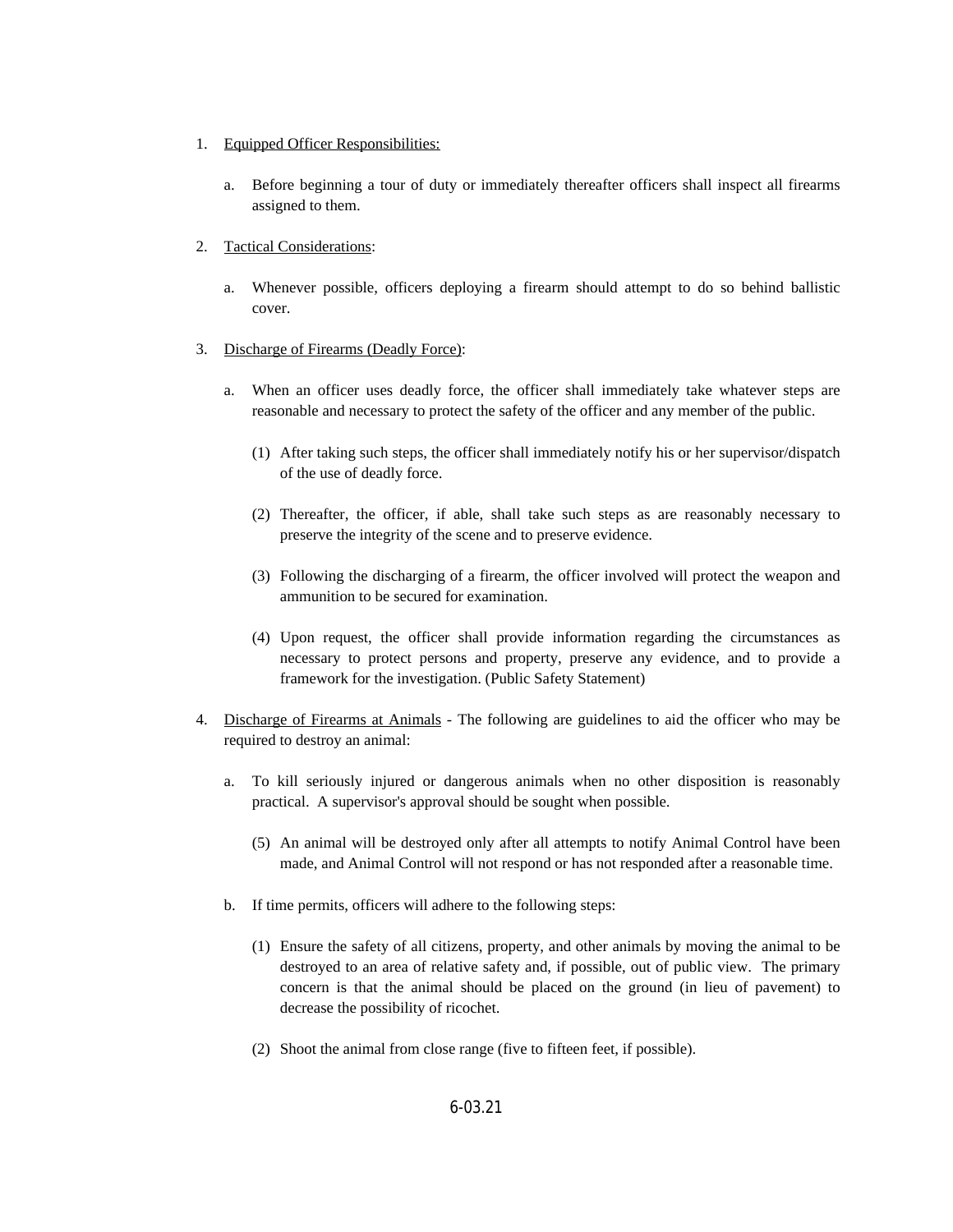- (3) Shoot "down" into the animal so the projectile, if exiting the animal's body, will enter the ground.
- (4) Shoot the animal in the brain to minimize suffering. EXCEPTION: If the possibility exists that the animal has rabies or has bitten someone, the animal should not be shot in the brain. In this case, the animal should be shot in the chest cavity, directly behind either front leg.
- c. An officer responsible for destroying an animal must submit a "Discharge of Firearm" report to his immediate supervisor as soon after the incident as possible. The report will be forwarded up the chain of command to the Chief's office. When the facts surrounding the incident raise questions as to adherence to department policy, Internal Affairs shall investigate the incident.
- 5. Discharge of Firearm Limitations: The following acts associated with the use of force are prohibited.
	- a. Firing into crowds.
	- b. Firing a warning shot.
	- c. Firing at, or from, a moving vehicle is prohibited **except** where the officer reasonably believes that:
		- (1) An occupant of the other vehicle is using, or threatening to use, deadly force by a means other than the vehicle; OR
		- (2) A vehicle is operated in a manner deliberately intended to strike an officer or a citizen and all other reasonable means of defense have been exhausted (or are not present), including moving out of the path of the vehicle, and the safety of innocent persons would not be unduly jeopardized by the officer's action.
		- (3) To protect the officer or others from what is reasonably believed to be an immediate threat of death or serious bodily injury.
		- (4) To prevent the escape of a fleeing felon whom the officer has probable cause to believe will pose a significant threat of death or serious physical injury to the officer or others should escape occur.
	- d. Officers shall not fire at or in the direction of a vehicle that no longer poses an immediate threat. Consideration should be given to all factors found in the Vehicle Pursuit policy, (Reference SOG 12-10)
	- e. Firing into a building or through doors when the person fired at is not clearly visible unless officers are being fired upon from such building or through such door.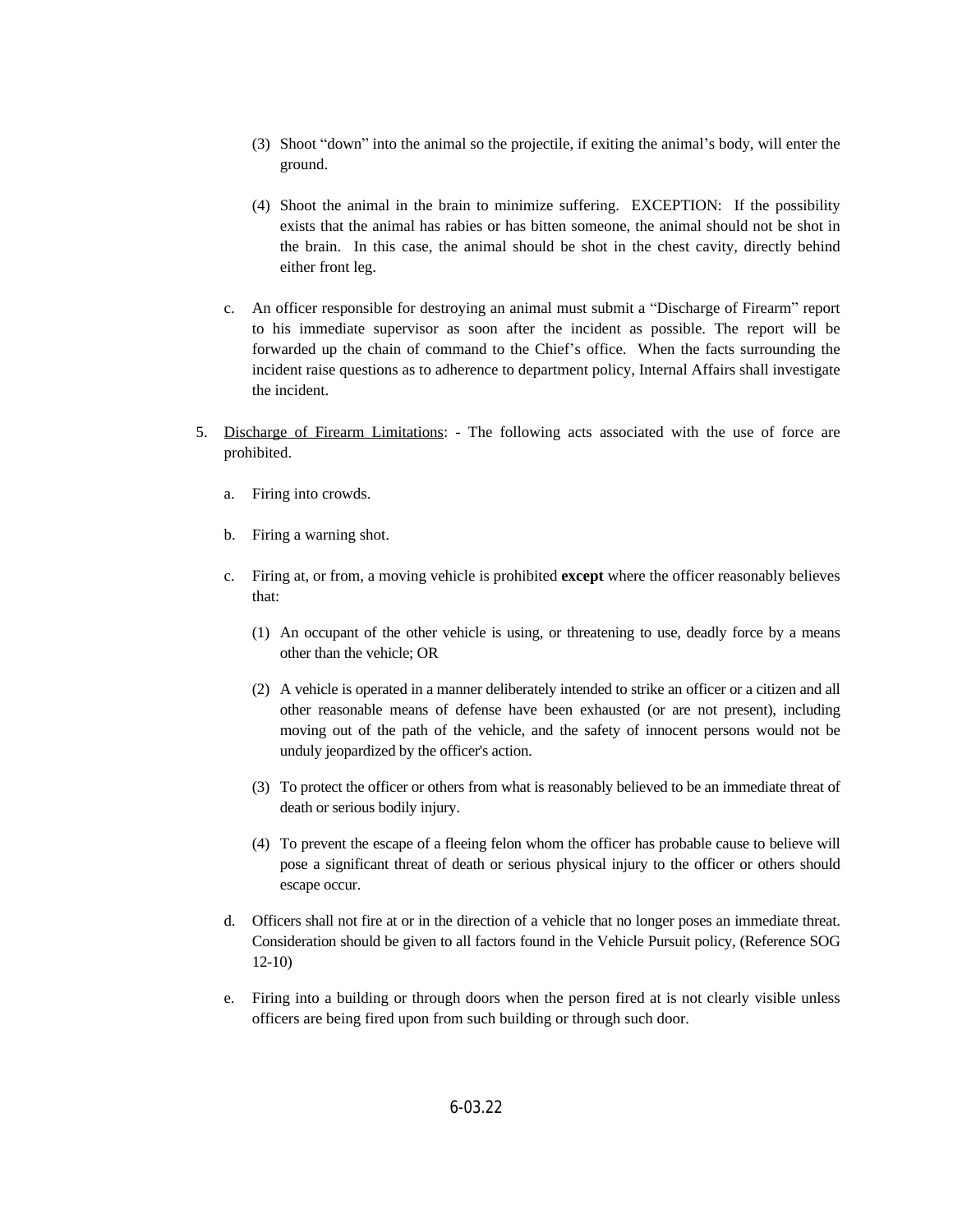- f. Firing at a suspect when lesser force could be used and the officer believes that the suspect can be apprehended reasonably soon thereafter without the use of deadly force, or when there is any substantial danger to innocent bystanders. (*When in doubt, don't shoot*.)
- g. Use of deadly force against non-dangerous fleeing felons, fleeing misdemeanants, or traffic offenders.
- h. Any use of force not reasonable in the light of the circumstances confronting the officer.
- i. No officer shall carry or use any firearm unless they have received training and demonstrated proficiency in its use.

## **XII. REPORTING – USE OF FORCE** (Reference [SOG 5-03](https://powerdms.com/docs/102?q=5-03))

- A. The shift supervisor will be notified by the officer using force when:
	- 1. A subject requires or requests medical treatment because of the officer's use of force.
	- 2. The officer uses lethal force.
	- 3. The officer requires medical attention because of a suspect's use of force.
- B. The shift supervisor will ensure that the Bureau Commander and Chief of Police are notified when: (Reference [SOG 5-01\)](https://powerdms.com/docs/100?q=5-01)
	- 1. [A subject is seriously injured as the result of an officer](https://powerdms.com/docs/100?q=5-01)'[s use of force.](https://powerdms.com/docs/100?q=5-01)
	- 2. [An officer utilizes lethal force.](https://powerdms.com/docs/100?q=5-01)
	- 3. [An officer requires medical attention because of a suspect using force.](https://powerdms.com/docs/100?q=5-01)

#### C. **Blue Team – [Use of Force Report:](https://powerdms.com/docs/100?q=5-01)**

1. [Officers](https://powerdms.com/docs/100?q=5-01) shall [document](https://powerdms.com/docs/100?q=5-01) [any](https://powerdms.com/docs/100?q=5-01) [application](https://powerdms.com/docs/100?q=5-01) of [force](https://powerdms.com/docs/100?q=5-01) via the Blue Team Use of Force [Report,](https://powerdms.com/docs/100?q=5-01) which [goes beyond low level control tactics.](https://powerdms.com/docs/100?q=5-01)

Exception – [Active pointing of a firearm will be reported.](https://powerdms.com/docs/100?q=5-01)

[Exception](https://powerdms.com/docs/100?q=5-01) [-](https://powerdms.com/docs/100?q=5-01) Should an officer be injured and cannot [complete](https://powerdms.com/docs/100?q=5-01) the Blue Team Use of Force [Report,](https://powerdms.com/docs/100?q=5-01) [the](https://powerdms.com/docs/100?q=5-01) [immediate supervisor will ensure the form is completed.](https://powerdms.com/docs/100?q=5-01)

- 2. [A complete use of force report should include, but is not limited to:](https://powerdms.com/docs/100?q=5-01)
	- a. [A detailed account of the incident from the](https://powerdms.com/docs/100?q=5-01) "officers" perspective;
	- b. [A description of the purpose for the](https://powerdms.com/docs/100?q=5-01) [officer](https://powerdms.com/docs/100?q=5-01)'[s presence \(lawful presence\);](https://powerdms.com/docs/100?q=5-01)
	- c. [A description of any behavioral or threat indicators present before/during the use of force;](https://powerdms.com/docs/100?q=5-01)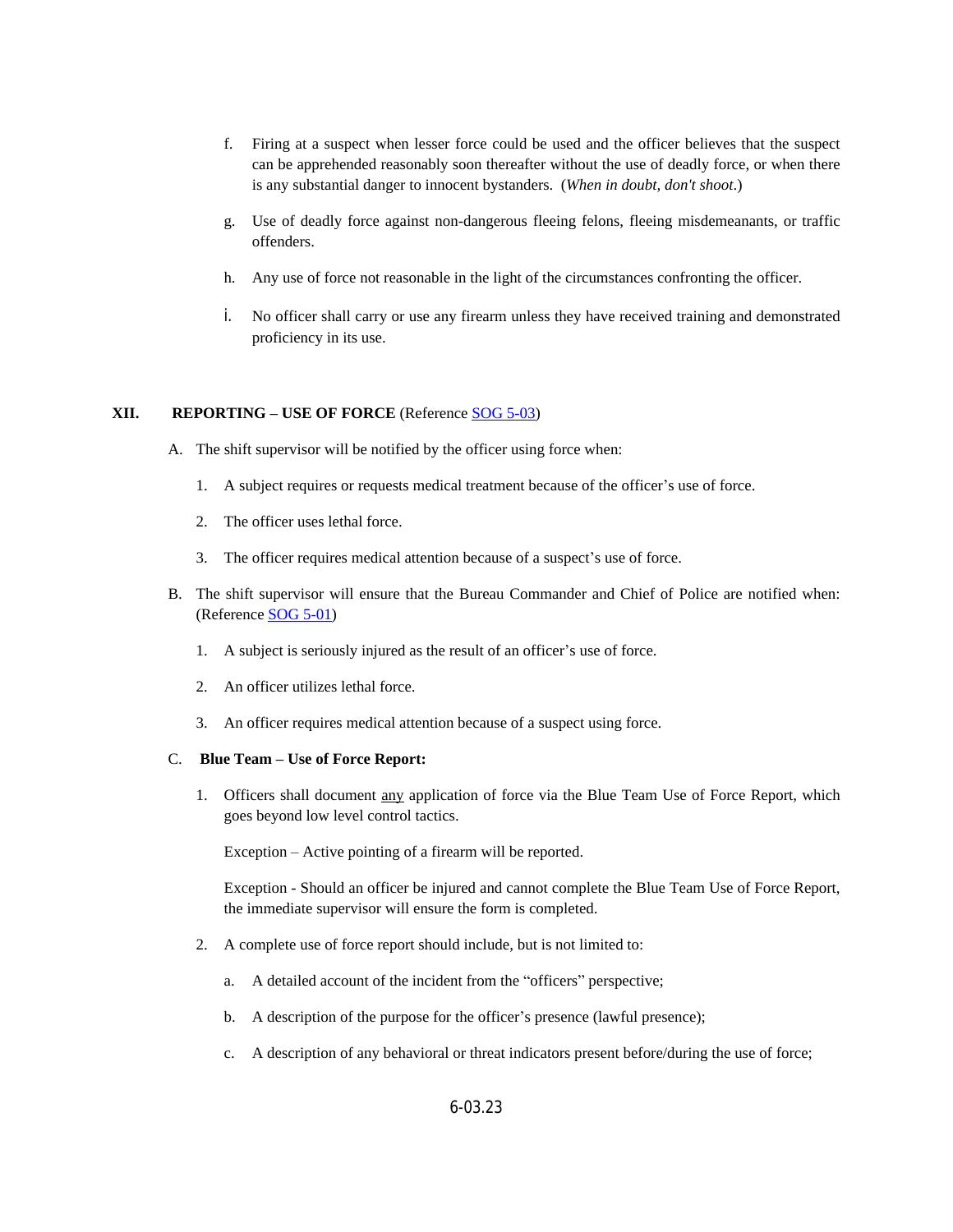- d. A description of the perceived resistance types encountered by the officer; and
- e. A description of every type of force employed to stop the perceived threats.
- 3. Video documentation:
	- a. Any video documentation of the use of force incident that was obtained through the use of a police camera such as an in-car camera, jail video or a BWC, should be documented and attached to Blue Team Use of Force Report.
	- b. Officers and Supervisors are encouraged to locate other video recordings that exist i.e., ATM, Surveillance, and personal communication devices. An attempt should be made to obtain the identified video. If the video is unable to be obtained a notation should be placed in the Blue Team Use of Force Report indicating where to locate the video, who owns/possess the video, and what the video may have recorded, is recommended.
- 4. Any information contained on the Blue Team Use of Force Report will not be released to persons or agencies outside the department without prior approval from the Chief of Police.
- 5. The Office of Internal Affairs shall maintain the Blue Team Use of Force Reports and conduct a documented annual analysis of defensive action reports and forward the analysis to the Chief of Police. The annual analysis may reveal; (Reference [SOG 5-03](https://powerdms.com/docs/102?q=5-03))
	- a. Patterns or trends that could indicate training needs;
	- b. Equipment upgrades; or
	- c. Policy modification.
- D. **Blue Team - Discharge of Firearm Report** Each time an officer discharges a firearm (considering exceptions already stated in this policy) he/she shall submit a detailed report of the circumstances. The report will be submitted as soon as possible after the incident through the chain of command to the Office of Internal Affairs.

## **XIII. INVESTIGATING – USE OF FORCE**

## A. **Supervisor Investigation**

- 1. Take any action necessary to stabilize the incident and make it safe for all.
- 2. Determine injuries (Officer/Subject) and request medical if applicable.
	- a. Interview health care provider and gather their description of injury and determination of injury severity.
- 3. If an officer has suffered an injury that could alter their mental status or require medical assistance that can alter their mental status, the officer's supervisor in charge of the scene will ensure that the officer's firearm and ammunition are secured and the officer is provided a security officer.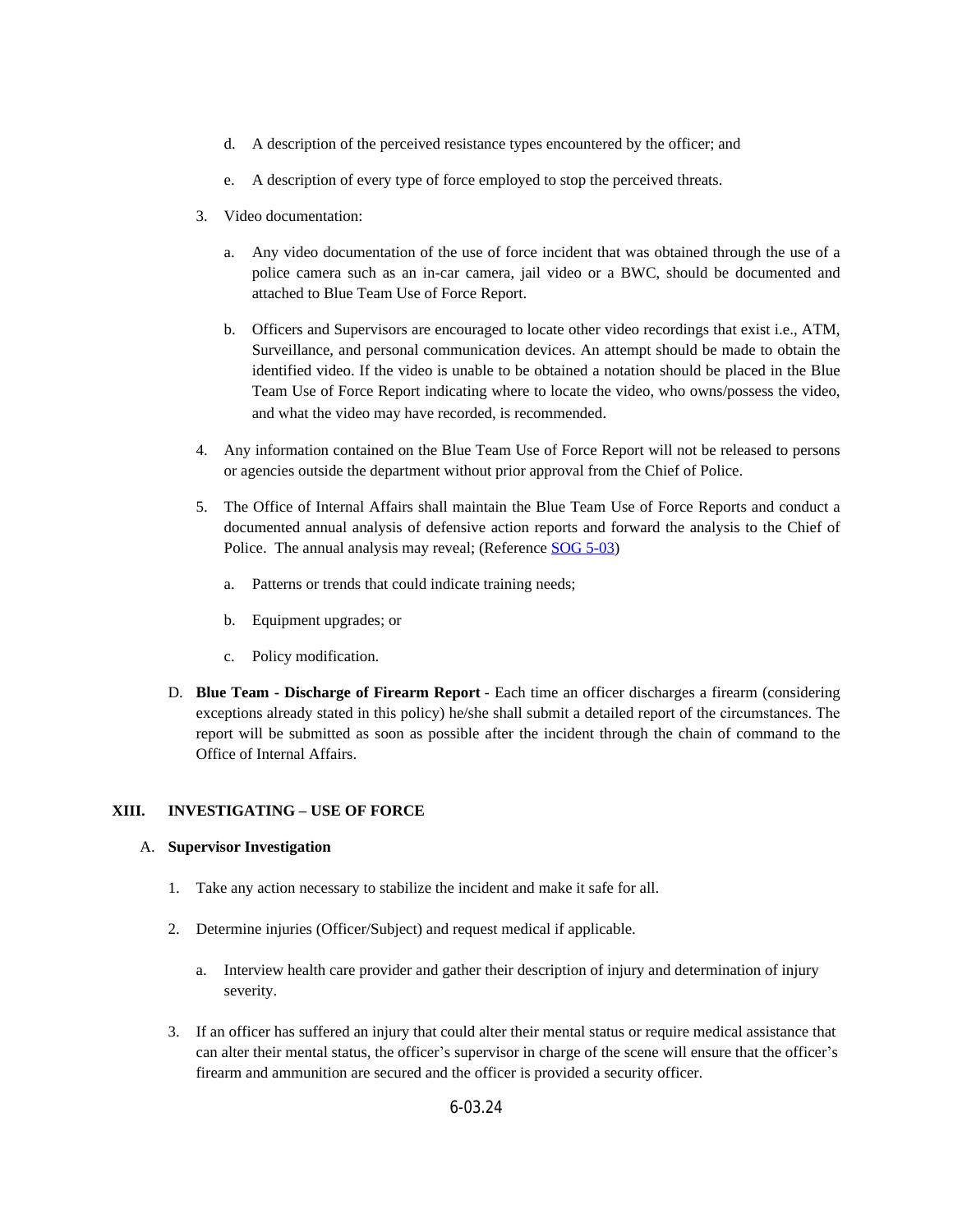- 4. Perimeter established and secured to preserve scene integrity and evidence (if applicable).
- 5. Notify Bureau Commander (if applicable).
- 6. Conduct a preliminary investigative briefing with officers involved to obtain public safety information (Public Safety Statement) as to outstanding suspects, direction of travel, location of evidence and other necessary information to ensure the safety of the scene and public.
- 7. If an officer has discharged a firearm while involved in the use of force event, the supervisor in charge of the scene will ensure that the firearm and ammunition is secured. The supervisor will replace the officer's secured firearm with a replacement firearm immediately or as soon as practical.
- 8. Interview witness officers, subjects involved, and bystander witnesses.
- 9. Document scene conditions through note taking and photographs (if applicable). The photorepresentation should be photographically preserved in as much detail as possible.
- 10. Ensure all evidence is collected and/or secured (if applicable).
- 11. Ensure the original and supplemental use of force reports are completed Blue Team
- 12. Supervisor detailed investigative supplement completed Blue Team
- 13. Review all original and supplemental use of force reports for completeness Blue Team
- 14. Forward the complete use of force report with all supplements Blue Team
	- a. Indicate any immediate legal or policy concerns for further review if applicable.

#### B. **Use of Force – Board Review**

- 1. The Use of Force Review Board shall review all use of force incidents involving Police Department employees to determine whether:
	- a. Department policies were violated. This will be accomplished through a thorough review of each use of force report, along with supporting pictures and video.
	- b. Relevant department policy was clearly understandable and effective to cover the situation.
	- c. Department training was adequate.
- 2. The Use of Force Review Board shall provide their determinations and recommendations to the Office of Internal Affairs.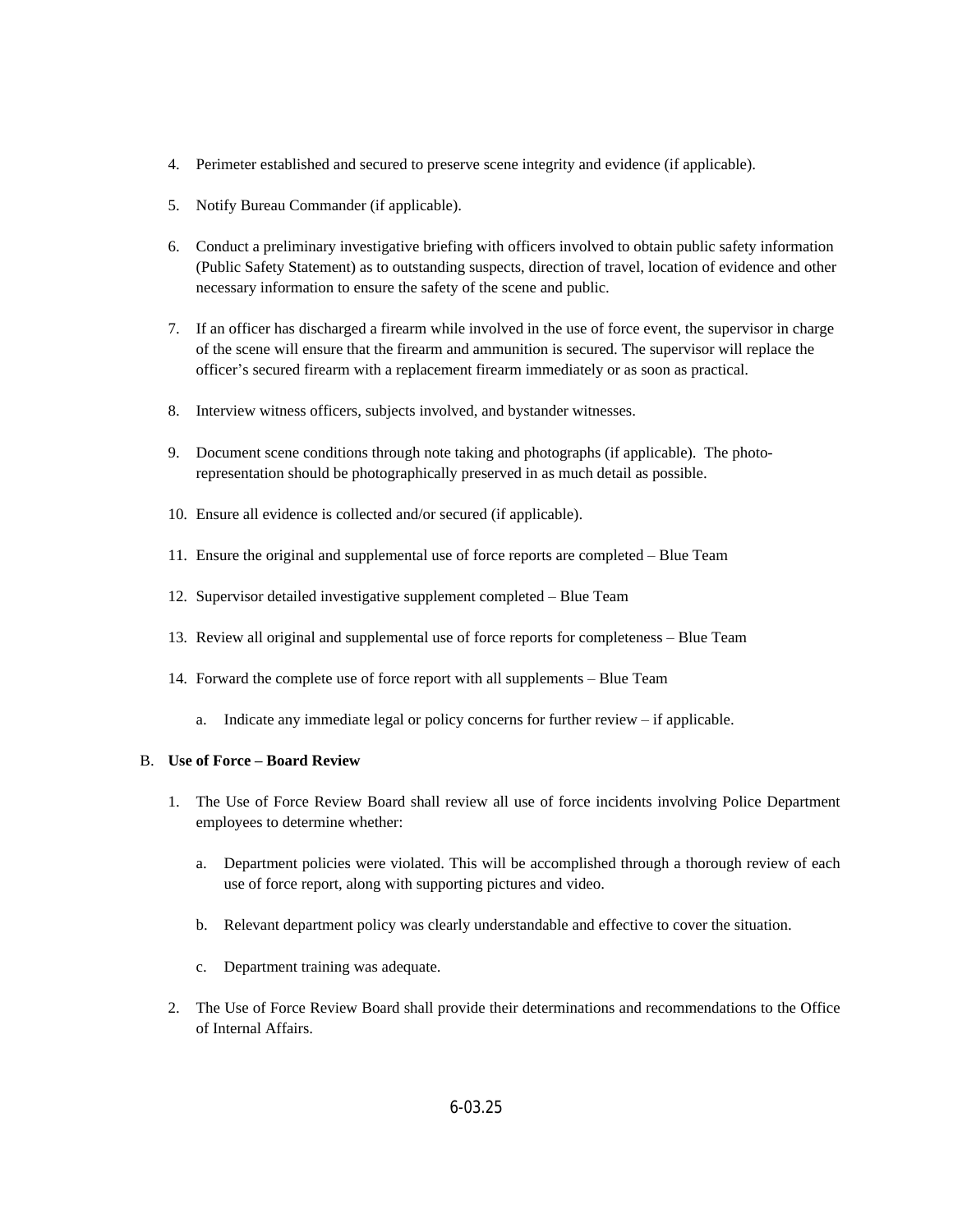- a. If a determination is made that department policy was violated, the Office of Internal Affairs will review the incident and will forward a disposition in the matter to the Chief of Police. If appropriate, the Office of Internal Affairs may open an investigation into the violations.
- 3. The Use of Force Review Board Membership:
	- a. Training Sergeant;
	- b. Lead Use of Force Instructor or their designee;
	- c. Bureau Commanders or their designees If a member of their bureau was involved.
- 4. The Use of Force Review Board meetings will be organized and presented by the Office of Internal Affairs.
- C. **Internal Investigation –** Serious use of force incident
	- 1. Any officer whose action(s) or use of force has taken the life of or seriously injured another person shall be removed from line-duty assignment. This action protects both the officer's and the community's interest until the situation is resolved. The return of the officer(s) to a line-duty assignment will be no less than 7 days. Prior to the officer(s) returning to a line-duty assignment the following must occur:
		- a. Internal investigation of serious applications of force may be of two types: (Reference [SOG 2-08\)](https://powerdms.com/docs/58?q=2-08)
			- (1) An administrative investigation to determine whether department standards were followed
			- (2) A criminal investigation to detect law violation. A criminal investigation shall be discontinued whenever the department is satisfied that no misconduct occurred.
		- b. A Psychological evaluation fit-for-duty release is required for:
			- (1) Anyone who was involved in an incident where the officer attempted to take the life of another.
			- (2) Anyone who is the victim of an assault with a firearm.
			- (3) Any situation the Chief of Police deems appropriate.
		- c. A critical incident debriefing will be mandatory for any member who in the line of duty:
			- (1) Who discharges a firearm at another person, injuring or killing the person.
			- (2) Who is assaulted with a firearm.

.

(3) Who is referred to a psychologist by a supervisor following a shooting incident.